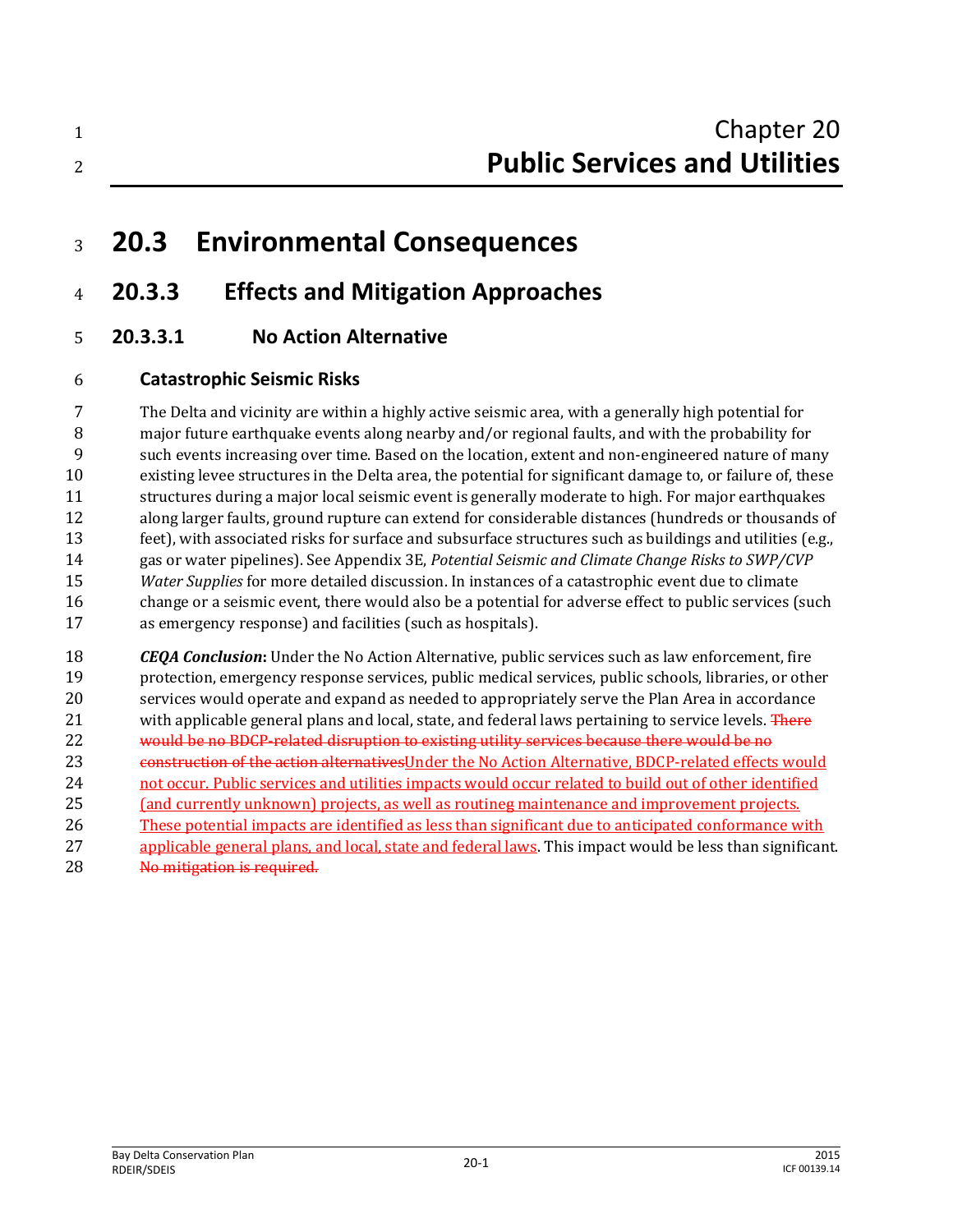# 1 **20.3.3.2 Alternative 1A—Dual Conveyance with Pipeline/Tunnel and**  2 **Intakes 1–5 (15,000 cfs; Operational Scenario A)**

- 3 **Impact UT-1: Increased Demand on Law Enforcement, Fire Protection, and Emergency**
- 4 **Response Services from New Workers in the Plan Area as a Result of Constructing the**  5 **Proposed Water Conveyance Facilities**
- 6 **Increased Public Service Demands Associated with Workers Relocating to the Study Area**
- **Table 20-2. Estimated Workforce during Peak Construction and Operation and Maintenance<sup>a</sup>** 7

| Alternative    | <b>Construction Workers</b> | Operation and Maintenance Workers |
|----------------|-----------------------------|-----------------------------------|
| 1A, 2A, 6A     | 4,390                       | 190                               |
| $\overline{4}$ | 3,9372,278                  | 130129                            |
| 7,8            | 3,360                       | 190                               |
| 3              | 2,850                       | 190                               |
| 5              | 1,320                       | 190                               |
| 1B, 2B, 6B     | 6,280                       | 200                               |
| 1C, 2C, 6C     | 5,300                       | 190                               |
| 9              | 3,210                       | 120                               |

<sup>a</sup> Estimated construction and operation expenditures were used as an input to the Impact Analysis for Planning (IMPLAN) model, which applies multipliers to generate estimates of employment and income change for the five-county Plan Area, as provided in Chapter 16, *Socioeconomics.*

# 9 **Impact UT-4: Effects on Water or Wastewater Treatment Services and Facilities as a Result of**

10 **Constructing the Proposed Water Conveyance Facilities**

11

<sup>8</sup>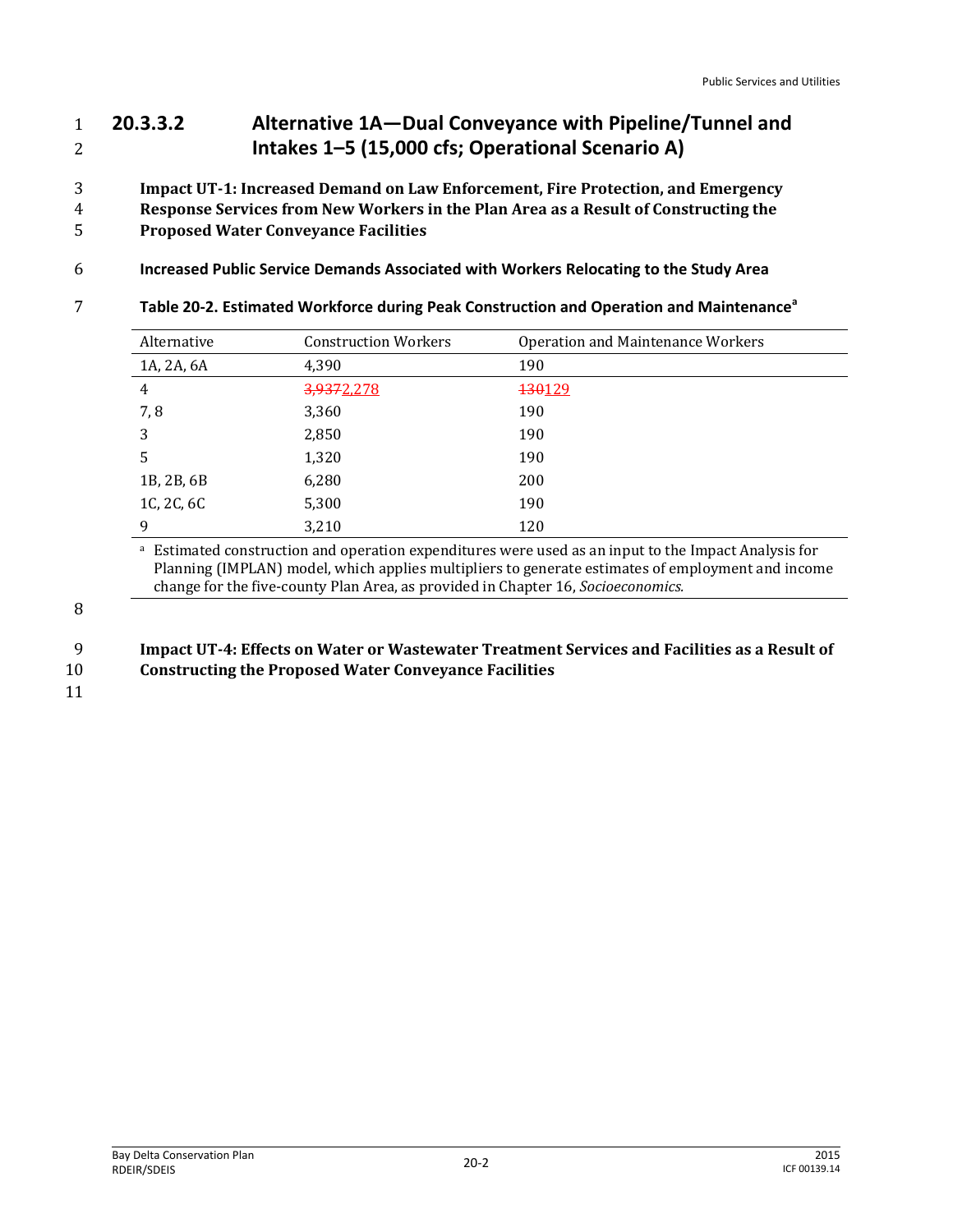#### **Table 20-3. Estimated Potable Water Supply for Construction by Alternative<sup>1</sup>** 1

|                                                | Alternatives 1A, 2A, 6A  |                                    | Alternatives 1B, 2B, 6B |                                   | Alternatives 1C, 2C, 6C        |                                     | Alternative 3                    |                                       | Alternative $4\frac{2}{3}$ |                                           | Alternative 5                    |                                      | Alternatives 7, 8                 |                                       | Alternative 9          |                                 |
|------------------------------------------------|--------------------------|------------------------------------|-------------------------|-----------------------------------|--------------------------------|-------------------------------------|----------------------------------|---------------------------------------|----------------------------|-------------------------------------------|----------------------------------|--------------------------------------|-----------------------------------|---------------------------------------|------------------------|---------------------------------|
|                                                | CY Concrete required     | Gallons of<br>water                | <b>CY</b><br>Concrete   | Gallons of<br>water<br>required   | <b>CY</b><br>Concrete          | Gallons of<br>water<br>required     | <b>CY</b><br>Concrete            | Gallons of<br>water<br>required       | <b>CY</b><br>Concrete      | Gallons of<br>water<br>required           | CY<br>Concrete                   | Gallons of<br>water<br>required      | CY<br>Concrete                    | Gallons of<br>water<br>required       | <b>CY</b><br>Concrete  | Gallons of<br>water<br>required |
| Intakes                                        | 147,5003,1<br>14,373     | 4,425,00093<br>31,190              | 147.5003.1<br>44,373    | 94.331.1904.<br>425,000           | 147,5003.<br>144,373           | 94,331,1904,4<br>25,000             | .261.5155<br>9,000               | 37,845,4504,<br>70,000                | 437.78088.<br>500          | 13,133,4002,6<br>55,000                   | 29,500621<br>343                 | 18.640.2908<br>85,000                | .882.8588<br>8,500                | 56,485,7402,6<br>55,000               | $5,272,002 -$          | 158,160,060-                    |
| <b>Pumping Plants</b>                          | 442,035397<br>.037       | 11,911,11043<br>261,050            | 442,03539<br>7,037      | 1,911,1104<br>3,261,050           | 442,03538<br>3,342             | 11,500,26043<br>261,050             | 169.91947<br>6,814               | 5,097,5705,30<br>4,420                | $-265,221$                 | $-7,956,630$                              | 14,72188,<br>407                 | 3,441,6302,6<br>52,210               | 347,63826<br>5,221                | 10,429,1407,9<br>56,630               | 49,399-                | 1,481,970-                      |
| Pipelines                                      | 161,60862<br>183         | L,865,4904,84<br>8,240             | 107,00076.<br>485       | 294,5503,2<br>10,000              | 187,50011<br>0,064             | 3,301,9205,62<br>5,000              | 34,822464,<br>608                | L044,6604,84<br>8,240                 | -79,526                    | $-2,385,780$                              | 16,789 <del>161,</del><br>608    | 503,6704,84<br>8,240                 | 37,310464,<br>608                 | 119,3004,84<br>8,240                  |                        |                                 |
| Canals                                         |                          |                                    | 282,42280.<br>956       | .428,680 <del>8,4</del><br>72,660 | 87,049251<br>,915              | 2,611,470 <del>7,55</del><br>7,450  | zt.                              |                                       | <u>-52,711</u>             | $-1,581,330$                              |                                  |                                      |                                   |                                       | 13,928-                | 417,840-                        |
| Siphons                                        |                          |                                    | 370,63264<br>4,846      | .118.9604<br>9,345,380            | 394.888 <del>76</del><br>8,538 | 11,846,64023,<br>056,140            | ÷                                |                                       | $-229,233$                 | $-6,876,990$                              |                                  |                                      |                                   |                                       | $426,906-$             | 12,807,180-                     |
| <b>Control Structures</b>                      | 110,008                  | 3,300,240                          | 110,008                 | 3,300,240                         | 110,008                        | 3,300,240                           | 440,008                          | 3,300,240                             | 110,008                    | 3,300,240                                 | 110,008                          | 3,300,240                            | 110,008                           | 3,300,240                             | ÷.                     |                                 |
| Tunnels                                        | 3,741,4591<br>250,595    | 37,517,85044<br>2,243,770          | 477,12062<br>5,298      | 8,758,9404<br>4,313,600           | 62,5304,6<br>81,659            | 875,900 <del>50,</del> 4,<br>49,770 | 984,844 <del>3,4</del><br>25,200 | 29,545,320 <del>10</del><br>2,756,000 | 664,5024,0<br>46,481       | 19,935,060 <del>12</del><br>1,394,430     | 969,211 <del>1,1</del><br>19,249 | 29,076,330 <del>3</del><br>3,577,470 | ,094,271 <del>3</del><br>,741,459 | 32,828,130 <del>11</del><br>2,243,770 | z÷                     |                                 |
| <b>Bridges</b>                                 |                          |                                    | 51,29179,7<br><u>43</u> | 392,2904,5<br>38,730              | 105,063 <del>54</del><br>,341  | 3.151,8904,63<br>0,230              | $\mathbb{R}^2$                   |                                       |                            |                                           |                                  |                                      |                                   |                                       | 15,009-                | $450,270-$                      |
| Forebays/Intermediate PP                       | 301,096332<br><b>145</b> | 9,964,350 <del>9,03</del><br>2,880 | 195,37312<br>5,299      | .758,970 <del>5.8</del><br>61,190 | 125,299 <del>16</del><br>9,043 | 3,758,9705,07<br>4,290              | 332,145 <del>30</del><br>4,096   | 9,964,3509,03<br>2,880                | 222,04239,<br>857          | 6,661,2604,19<br>5,710                    | 332,14430<br>4,096               | 9,964,3209,0<br>32,880               | 332,14430<br>4,096                | 9,964,3209,03<br>2,880                | ÷.                     |                                 |
| <b>Dredging</b>                                |                          |                                    |                         |                                   |                                |                                     |                                  |                                       |                            |                                           |                                  |                                      |                                   |                                       | 510                    | 15,300                          |
| <b>Offsite Segment</b><br>Production           |                          |                                    |                         |                                   |                                |                                     |                                  |                                       | 3,648,416                  | 109,452,480                               |                                  |                                      |                                   |                                       |                        |                                 |
| <b>Subtotal for Concrete</b>                   | 4,903,7065<br>186,333    | 155,589,9904<br>47,111,18          | 2,457,5954<br>,899,821  | 46,994,630<br>73,727,850          | 3,812,539<br>4,412,607         | 32,378,2104<br>14,376,170           | 4,233,7262<br>.783.244           | 83,497,320 <del>12</del><br>7,011,780 | 4,911,5374,<br>972,740     | 147,346,1101<br>49,182,200                | 1,809,8682<br>.054,209           | 61,626,2705<br>4,296,040             | 3,694,2214<br>,667,892            | 10,826,6304<br>40,036,760             | 5,777,7544<br>,400,502 | 173,332,620<br>42,015,060       |
| Field offices $\frac{42}{3}$                   | -----                    | 21,024,000                         | $- - - - -$             | 18,396,000                        | $- - - - -$                    | 17,082,000                          | $---$                            | 17,082,000                            |                            | 18,396,00028<br>616,000                   | -----                            | 15,768,000                           | $- - - - -$                       | 18,396,000                            | $- - - - -$            | 13,140,000                      |
| <b>Total Potable Water for</b><br>Construction |                          | 176,613,9904<br>68,135,180         | ----                    | 165,390,630<br>92,123,850         |                                | 149,460,210<br>131,458,170          | $\cdots$                         | 100,579,320<br>144,093,780            |                            | 165,742,110<br>167,578,200<br>177,798,200 | -----                            | 77,394,270<br>70,064,040             |                                   | <u>129,222,6304</u><br>58,432,760     |                        | 186,472,620<br>55,155,060       |

<sup>42</sup> The number of field offices estimated for each alternative is based on the number of major structures included in the alternative. Major structures include: intakes, forebays, and pumping plants. Gallons of water requ following assumptions:

<sup>3</sup> General Note for the RDEIR/SDEIS: Structure impacts have been revised for other alternatives as a result of an updated dataset of structures within the study area. These revisions (up to three additional storage/suppor affect the ultimate impact conclusions associated with this effect; therefore, impact conclusions associated with these alternatives have not been reprinted in this RDEIR/SDEIS.

<sup>1</sup>Assumptions were carried over from Appendix 22B, *Air Quality Assumptions*, Table 22B-18, *Concrete Batching Volumes (cubic yards)*.

Average number of workers per office: 10

Number of operational days per office: 9 years at 365 days per year = 3,285 (Alternative 4 assumes 14 years at 365 days per year = 5,110)

Gallons of water consumed per person per day: 40 (includes drinking, hand washing, and toilet use)

Based on these assumptions, the number of field offices required for each alternative is as follows:

Alternatives 1A, 2A, 6A: 16

Alternatives 1B, 2B, 6B, 1C, 2C, 6C: 14

Alternatives 4, 7, 8: 14

Alternative 3: 13

Alternative 5: 12

Alternative 9: 10

<sup>2</sup> Assumptions for Alternative 4 were carried over from Appendix 22B, *Air Quality Assumptions*, Table 22B-18, *Concrete Batching Volumes (cubic yards)*.

2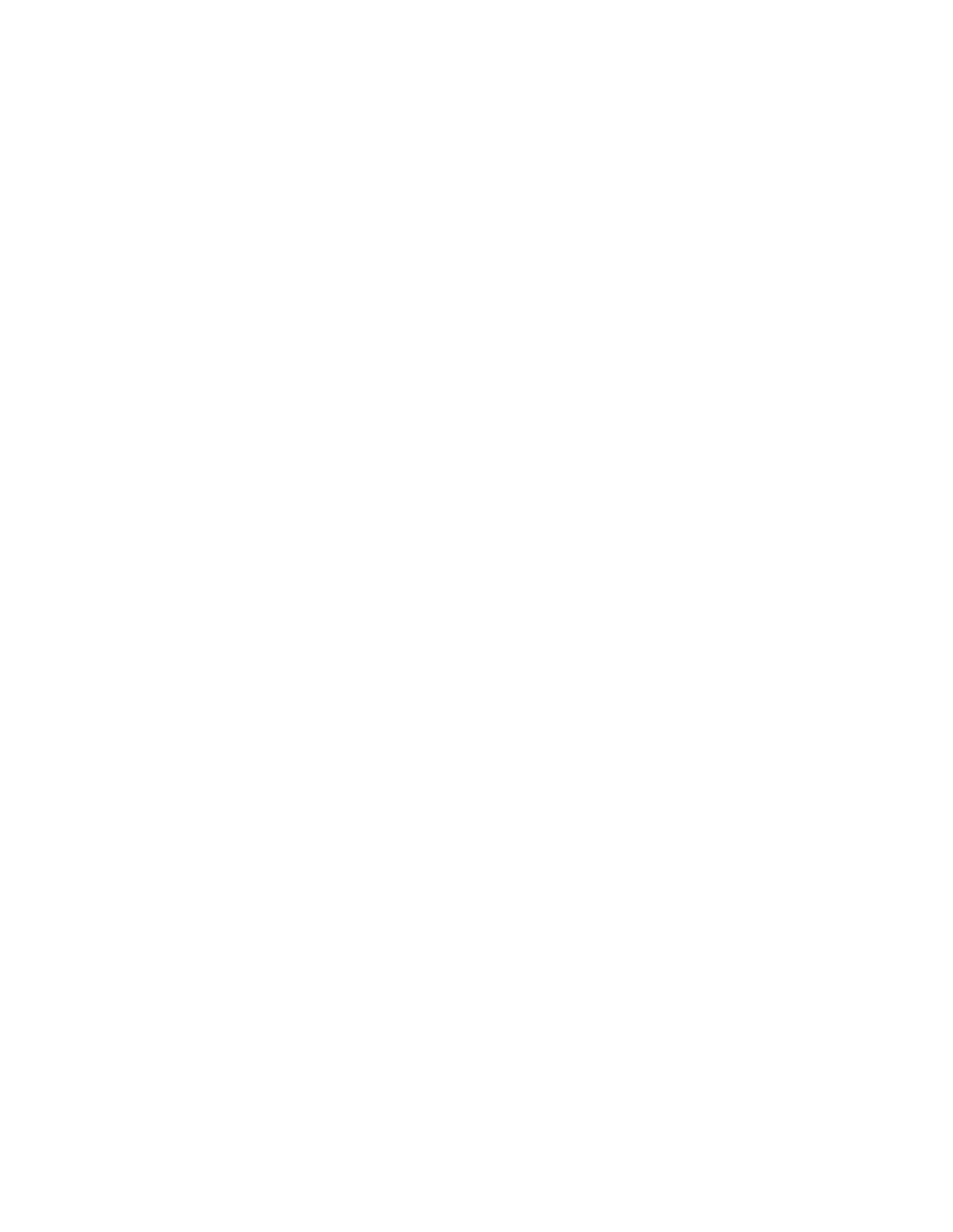#### **Impact UT-6: Effects on Regional or Local Utilities as a Result of Constructing the Proposed Water Conveyance Facilities**

 *NEPA Effects:* Under Alternative 1A, construction of some elements could disrupt utility services or require relocation of existing facilities. The alternative could result in environmental effects in and around areas temporarily or permanently affected by relocation activities.

 Due to the nature of underground construction, the exact location of underground utilities cannot be guaranteed based on construction documents but can only be determined by careful probing or hand digging, in compliance with Article 6 of the California Occupational Safety and Health 9 Administration (Cal/OSHA) Construction Safety Orders. Underground Service Alert, a service which provides utility location services, is not available until the time of construction. Construction activities for Alternative 1A could result in damage to or interference with existing water, sewer, storm drain, natural gas, oil, electric, and/or communication lines and, in some cases, could require that existing lines be permanently relocated, potentially causing interruptions in service. Numerous utility lines of varying sizes are located along and across the alternative alignment and at the various pumping plants and forebay sites.

 This water conveyance alignment, along with its associated physical structures, could interfere with 9 ni11 ne overhead power/electrical transmission lines (Chapter 24, *Hazards and Hazardous* 

 *Materials*, Figure 24-6), 5 11 five natural gas pipelines (Table 20-5 and Chapter 24, *Hazards and Hazardous Materials*, Figure 24-3), 6 six active oil or gas wells (Chapter 24, *Hazards and Hazardous* 

- *Materials*, Figure 24-5), the Mokelumne Aqueduct, and approximately 38 miles of agricultural
- delivery canals and drainage ditches, including approximately 7 miles on Victoria Island, 5 miles on
- Bacon Island, 4 miles on Byron Tract, and 4 miles on Tyler Island. The potential for construction of
- the proposed conveyance facilities to cause disruptions to agricultural infrastructure in the study
- area are addressed in Chapter 14, *Agricultural Resources*. Specifically, Chapter 14 addresses
- potential conflicts with existing agricultural irrigation and drainage facilities as a result of
- construction.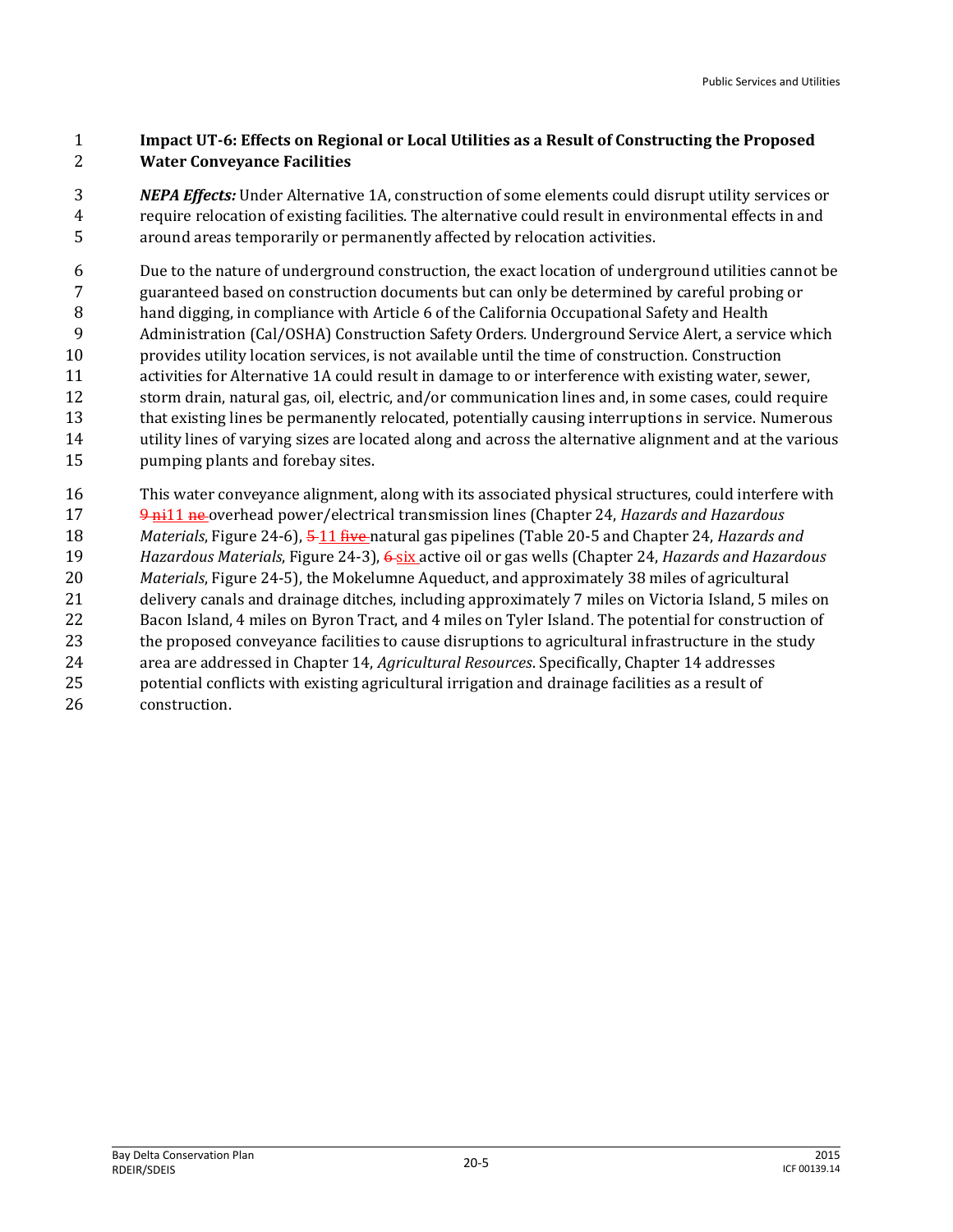# 1 **Table 20-5. Number and Type of Pipelines and Electrical Transmission Lines Crossing Action**

#### 2 **Alternative Alignments**

|                                                                                                                                                     | Pipeline/<br><b>Tunnel Option</b><br>(Alt. 1A, 2A, 3, | Modified<br>Pipeline/<br>Tunnel<br>Option | East Option<br>(Alt. 1B, 2B, | West Option<br>(Alt. 1C, 2C, | Separate<br>Corridor<br>Option |
|-----------------------------------------------------------------------------------------------------------------------------------------------------|-------------------------------------------------------|-------------------------------------------|------------------------------|------------------------------|--------------------------------|
| Utility Operator and Type<br><b>Electrical Transmission Lines</b>                                                                                   | 5, 6A, 7, and 8)                                      | (Alt. 4)                                  | and $6B$ )                   | and $6C$ )                   | (Alt. 9)                       |
|                                                                                                                                                     |                                                       |                                           |                              |                              |                                |
| Western Area Power Administration 69 kV                                                                                                             | 1                                                     | 1                                         | 1                            | 1                            | $\mathbf{0}$                   |
| Western Area Power Administration 230 kV                                                                                                            | 2                                                     | 2                                         | 2                            | 1                            | 2                              |
| Pacific Gas & Electric 115 kV                                                                                                                       | 42                                                    | 2                                         | 2                            | 3 <sup>2</sup>               | 2                              |
| Pacific Gas & Electric 230 kV                                                                                                                       | $\overline{0}$                                        | $\underline{0}$                           | $\overline{4}$               | $\overline{2}$               | $\underline{0}$                |
| Pacific Gas & Electric 500 kV                                                                                                                       | 3                                                     | 3                                         | 3                            | 4                            | 0                              |
| Transmission Agency of Northern California/<br>Western Area Power Administration for the<br>California-Oregon Transmission Project<br>(COTP) 500 kV | 1                                                     | 1                                         | 1                            | 1                            | 1                              |
| <b>Sacramento Municipal Utility District 230 kV</b>                                                                                                 | $\Omega$                                              | $\overline{3}$                            | $\overline{0}$               | $\underline{0}$              | <u>0</u>                       |
|                                                                                                                                                     | <u> 11</u>                                            | 12                                        | <u>13</u>                    | 12                           | $\overline{\mathbf{5}}$        |
| <b>Pipelines</b>                                                                                                                                    |                                                       |                                           |                              |                              |                                |
| Pacific Gas & Electric (size unspecified)<br>Natural Gas                                                                                            | 75                                                    | 6                                         | 5 <sup>3</sup>               | 52                           | $\boldsymbol{0}$               |
| Chevron Texaco (7" diameter) Petroleum<br>Product                                                                                                   | 1                                                     | 1                                         | 1                            | 10                           | $\theta$                       |
| Chevron Texaco (9" diameter) Petroleum<br>Product                                                                                                   | 12                                                    | $\mathbf{1}$                              | 12                           | 10                           | $\theta$                       |
| Chevron Texaco (18" diameter) Petroleum<br>Product                                                                                                  | $\mathbf{1}$                                          | $\overline{0}$                            | $\overline{1}$               | $\bf{0}$                     | $\overline{0}$                 |
| Kinder Morgan Pacific Region (10")<br>Petroleum Product                                                                                             | 12a                                                   | 12a                                       | 12a                          | 10                           | 12a                            |
|                                                                                                                                                     | 11                                                    | <u>9</u>                                  | <u>9</u>                     | 10                           |                                |

kV = kilovolts.

This table does not include all possible crossings because existing infrastructure inventory has not been completed.<sup>a</sup> These Kinder Morgan product lines run parallel to one another

3

 Construction of the proposed conveyance facility would involve site grading and similar activities requiring heavy equipment use. These construction activities could result in the unintentional damage to or disruption of underground utilities as a result of trenching, augering, or other ground disturbing activity. Disruption of certain utilities, such as natural gas pipelines, could result in public health hazards (e.g., explosions). Construction could also result in damage to or disruption of overhead utilities when establishing electrical interconnection of this alternative to the electric grid. Temporary transmission lines would extend existing power infrastructure (transmission lines and substations) to construction areas. In some cases, disruption of infrastructure and facility operations would be avoided because BDCP facilities would cross either over or under the existing utilities. For instance, most natural gas pipeline crossings are less than 30 feet below ground surface and the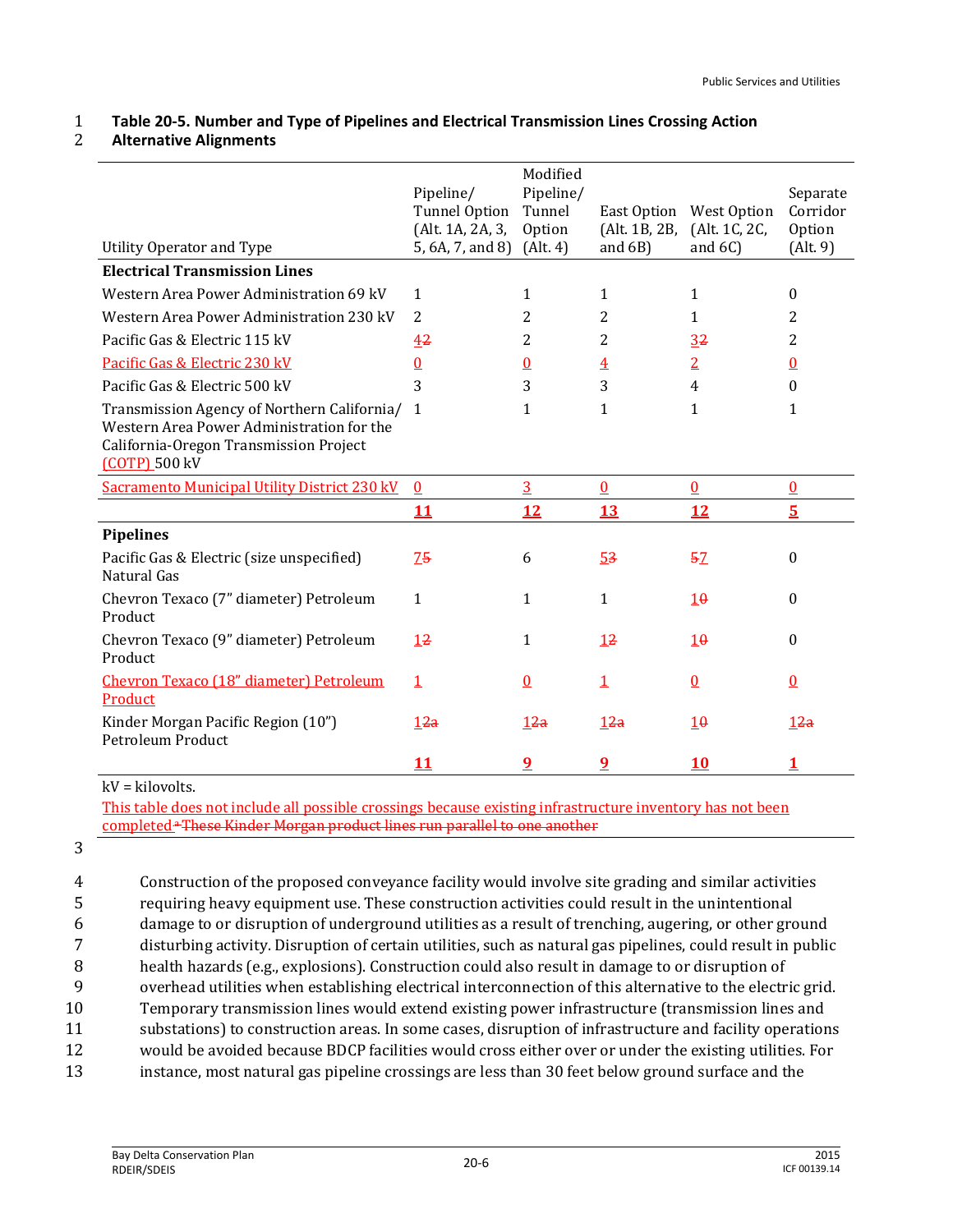- proposed tunnel would be installed more than 80 feet below ground surface. However, construction of certain alternative facilities would require relocation of existing utilities.
- Proposed forebays and spoil areas would conflict with PG&E 500 kV and 115 kV power lines, and

4 with a Western 500 69 kV and 230 kV transmission lines. A COTP 500 kV line would cross an, which

5 crosses the Byron Tract Forebay site and a RTM area. Some additional electric distribution lines

- along roads would require relocation. Six active oil or gas wells lie along the permanent conveyance
- footprint or within areas identified for the deposition of borrow, spoil, or RTM, where it crosses
- Brannan-Andrus and Tyler Islands. Since the RTM areas will not be deeper than topsoil levels, minimal conflicts, if any, are anticipated. One natural gas pipeline in the Byron Tract Forebay area
- 
- would potentially require relocation.
- The potential damage and disruption to buried and overhead electric transmission lines would be similar for telecommunication infrastructure. In addition, alternative construction would require use of existing and/or construction of new communications infrastructure for intake pumping plants (Chapter 3, *Description of Alternatives*). A communication system would be required to connect to the existing DWR Delta Field Division Operations and Maintenance Center near Banks Pumping Plant and the DWR communications headquarters in Sacramento, which would require buried fiber optic conduit installed from the southern end of the new conveyance facility at Byron
- Tract Forebay along the inlet canal to Banks pumping plant and the Delta Field Division Operations
- and Maintenance Center. The conduit route would be adjacent to roads, highways, railroads,
- utilities, or other easements.
- Effects would be more likely to occur if utilities were not carefully surveyed prior to construction, 22 including contact with local utility service providers. Implementation of pre-construction surveys, and then utility avoidance or relocation if necessary, would minimize any potential disruption. Mitigation Measures UT-6a, UT-6b, and UT-6c would require relocation or modification of existing utility systems, including, but not limited to, public and private ditches, pumps, and septic systems, in a manner that does not affect current operational reliability to existing and projected users; coordination of utility relocation and modification with utility providers and local agencies to integrate potential other construction projects and minimize disturbance to the communities; and verification of utility locations through field surveys and services such as Underground Service Alert.
- Because relocation and disruption of existing utility infrastructure, including water, sewer, storm drain, natural gas, oil, electric, and/or communication lines, would be required under this alternative, this would be an adverse effect.
- Mitigation Measures UT-6a, UT-6b, and UT-6c are available to reduce the severity of this effect. If coordination with all appropriate utility providers and local agencies to integrate with other construction projects and minimize disturbance to communities were successful under Mitigation Measure UT-6b, the effect would not be adverse.
- *CEQA Conclusion***:** Under this alternative, most features would avoid disrupting public utility service by crossing over or under existing infrastructure. However, construction of facilities would conflict with utility facilities in some locations. Alternative 1A would require relocation of regional power transmission lines and one natural gas pipeline. Additionally, active gas wells may need to be plugged and abandoned. Because the relocation and potential disruption of utility infrastructure 42 would be required, this impact is significant and unavoidable.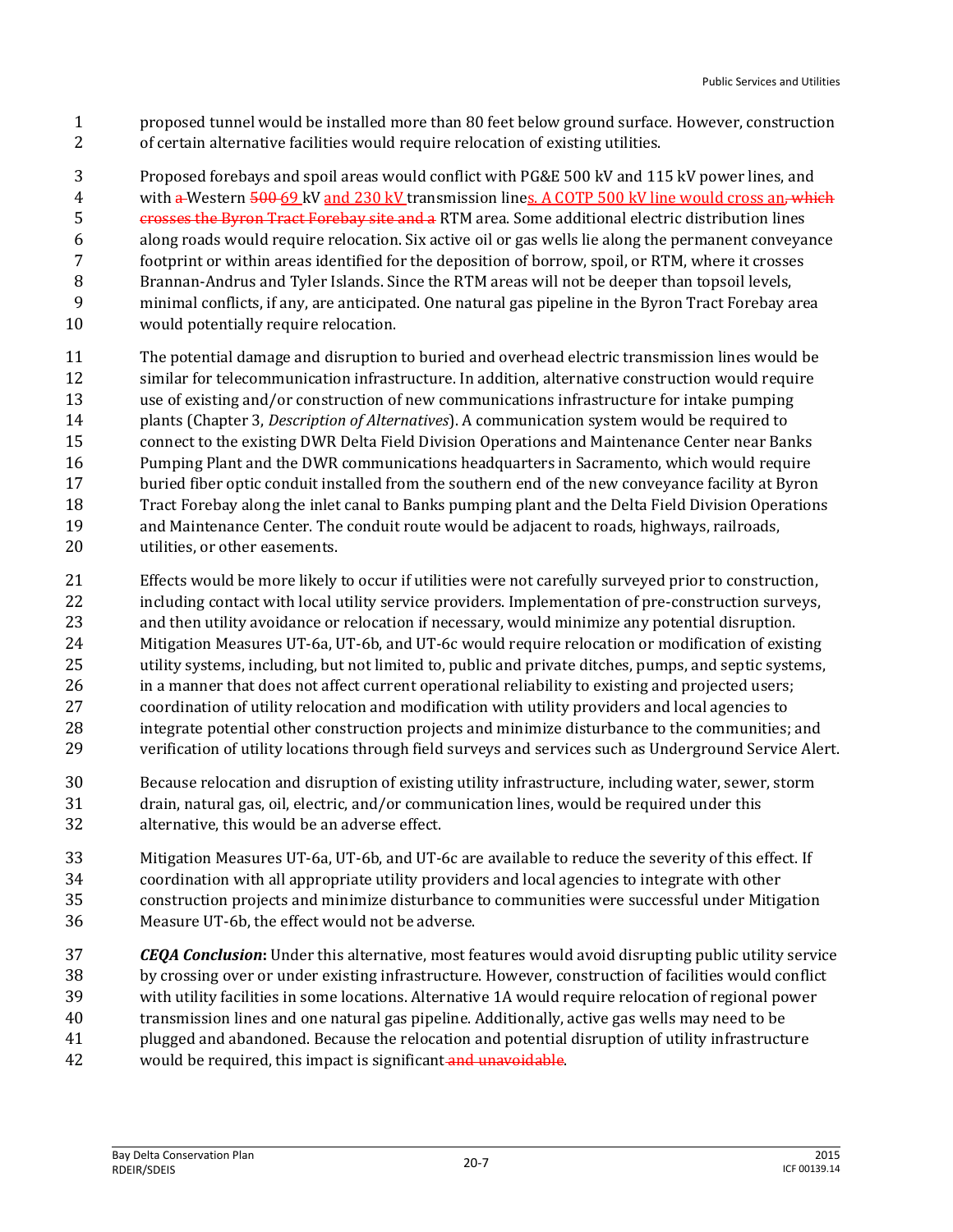Mitigation Measures UT-6a, UT-6b, and UT-6c are available to reduce these impacts. If coordination with all appropriate utility providers and local agencies to integrate with other construction projects and minimize disturbance to communities were successful under Mitigation Measure UT-6b, the impact could be less than significant. However, since coordination with a third party is required in order to carry out this mitigation, a conservative assessment of significant and unavoidable is being made.

# **20.3.3.9 Alternative 4—Dual Conveyance with Modified Pipeline/Tunnel and Intakes 2, 3, and 5 (9,000 cfs; Operational Scenario H)**

#### **Impact UT-1: Increased Demand on Law Enforcement, Fire Protection, and Emergency Response Services from New Workers in the Plan Area as a Result of Constructing the Proposed Water Conveyance Facilities**

- *NEPA Effects:* Construction of the proposed water conveyance facilities under Alternative 4 could
- affect law enforcement, fire protection, and emergency services and facilities through increased demand for services and direct and indirect effects on nearby facilities. Increased service demands
- would be experienced in the communities in which new construction workers relocate and in the
- areas in which construction would take place.

# **Increased Public Service Demands Associated with Workers Relocating to the Study Area**

- Although Alternative 4 would not result in a permanent increase in population that could tax the ability to provide adequate law enforcement, fire protection services, and medical services, the 20 increase in construction workers anticipated during the construction period of approximately 149 years could increase demands for these services during this period. An estimated peak of 22 3,9372,278 workers would be needed during construction of the proposed water conveyance facilities (Table 20-2) (Chapter 16, *Socioeconomics*, Table 16-41).
- It is anticipated that many of these construction jobs would be filled from the existing labor force in the five-county Plan Area region. However, construction of the conveyance tunnels may require specialized skills resulting in recruitment of specially trained workers coming from outside the five- county region. As described in Chapter 16, *Socioeconomics,* this additional population would constitute a minor increase in the total 2020 projected regional population of 4.6 million.
- Because the construction population would primarily come from the existing five-county labor force
- which is already served by law enforcement agencies and medical/emergency response services
- (hospitals) in the Plan Area (Appendix 20A, Tables 20A-1 to 20A-3), and because the minor increase
- in demand from the worker population that would move into the area to fill specialized jobs (e.g.,
- tunnel construction) would be spread across the large multi-county study area, construction of the
- alternative is not anticipated to result in an increased demand on law enforcement, fire protection,
- or medical services. This effect is not considered adverse.
- **Increased Public Service Demands Associated with Construction Work Areas and Activities**
- Constructing the proposed water conveyance facilities could create additional demand for law
- enforcement, fire protection, or emergency medical services for construction property protection
- and related to the potential for construction-related accidents associated with hazardous materials
- spills, contamination, or fires.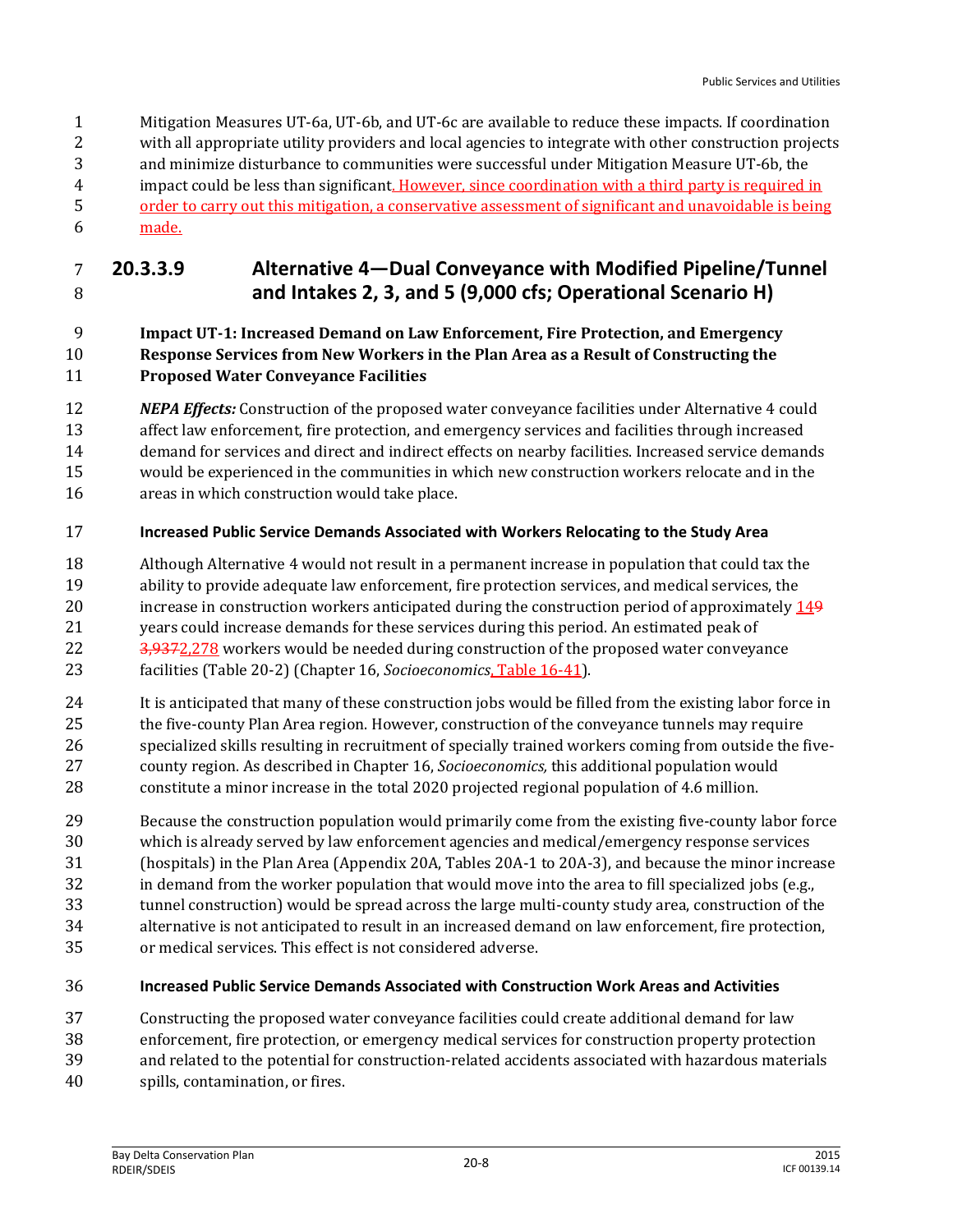- The scale and duration of construction required for Alternative 4 could result in increased demand
- 2 on law enforcement services, especially near major construction sites. As part of the alternative,
- DWR would implement an environmental commitment (as discussed in Appendix 3B, *Environmental*
- *Commitments*) that would provide 24-hour onsite private security at construction sites.
- Implementation of this environmental commitment would ensure there would be no adverse effect
- on local law enforcement agencies associated with construction property protection.

 Construction of this alternative could also result in increased demands for service from law enforcement, fire protection, and emergency service agencies related to possible increases in construction-related accidents, either at job sites or along haul routes, or other incidents involving hazardous materials. DWR would incorporate environmental commitments into this alternative that would minimize the potential for construction-related accidents associated with hazardous materials spills, contamination, or fires. The following environmental commitments would be incorporated into this alternative (Appendix 3B, *Environmental Commitments*):

- 14 A hazardous materials management plan (HMMP) that includes appropriate practices to reduce the likelihood of a spill of toxic chemicals and other hazardous materials during construction and facilities operation and maintenance.
- 17 A SPCC Plan will be developed and implemented to minimize effects from spills of oil or oil-containing products during construction and operation of the project.
- **•** A fire prevention and control plan that will include fire prevention and suppression measures consistent with the policies and standards in the affected jurisdictions and will be in full compliance with Cal-OSHA standards for fire safety and prevention.

 Incorporation of these environmental commitments would minimize the potential for construction- related accidents associated with hazardous materials spills, contamination, or fires, and reduce potential effects associated with increased service demands from new construction workers in the Plan Area.

- In summary, the potential for Alternative 4 to result in an effect on law enforcement, fire protection, and emergency response services because of increased demand from new workers in the Plan Area during construction of the proposed water conveyance facilities is low. The minor increase in
- population associated with specialized construction jobs during the construction period would not
- likely result in an increased demand for law enforcement, fire protection, and medical services
- 31 because the minor increase in demand would be spread across a large multi-county area and would
- 32 not be expected to disproportionately affect any one jurisdiction. The incorporation of
- environmental commitments that would minimize construction-related accidents associated with hazardous materials spills, contamination, and fires, and provide for onsite security at construction
- sites, would minimize potential effects related to demand for public services associated with
- construction property protection and the potential for construction-related accidents.
- Environmental commitments would also be incorporated to reduce potential exposure of hazardous materials to the human and natural environment, thereby minimizing the potential related demand for fire or emergency services. This effect is not considered adverse.
- Construction of Alternative 4 would not increase the demand on law enforcement, fire protection,
- and emergency response services either due to an increased worker population or due to
- construction-related hazards, such that it would result in substantial adverse physical effects
- associated with the provision of, or the need for, new or physically altered governmental facilities.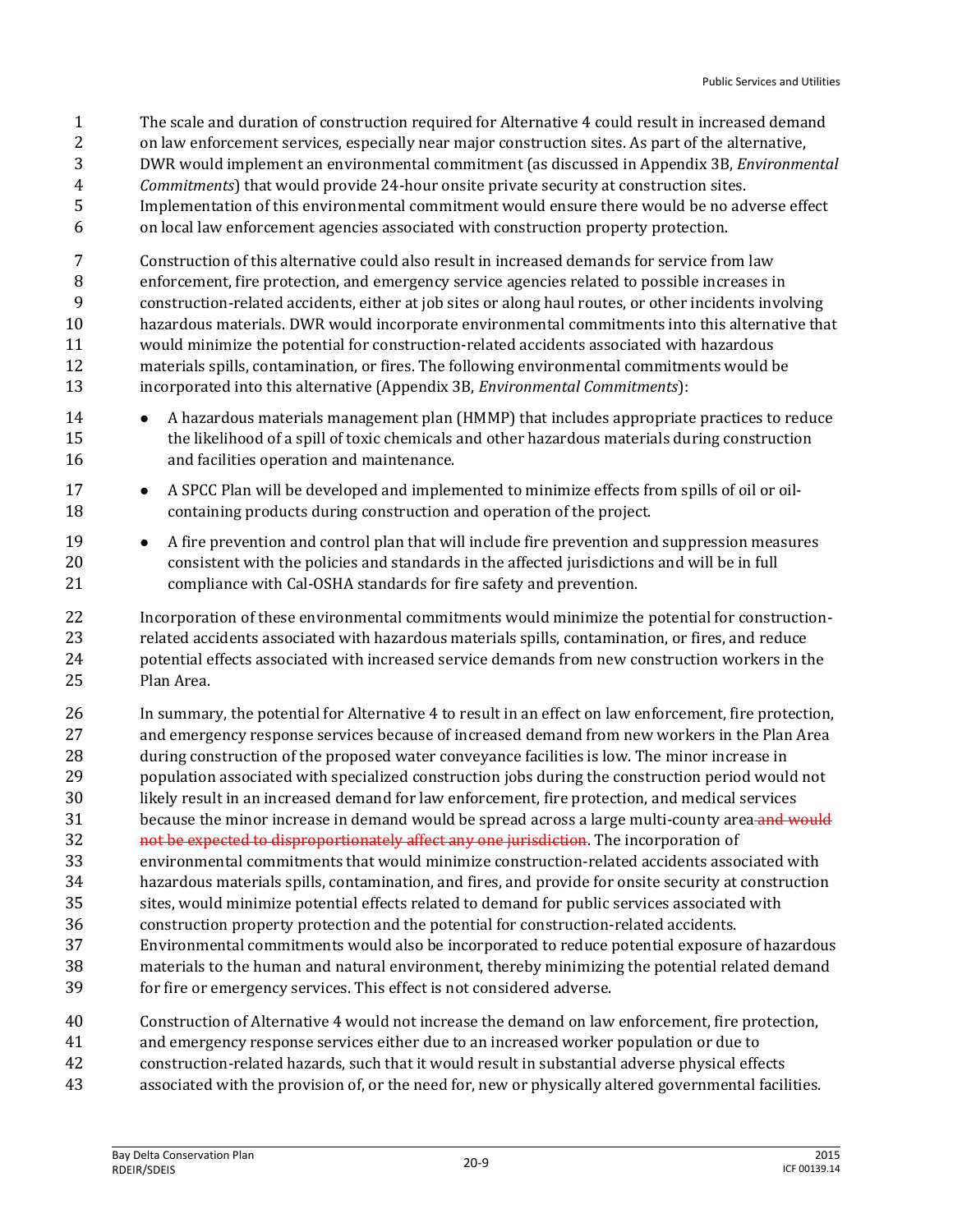- Impacts to emergency response times from construction traffic using emergency routes are discussed in Chapter 19 Impact Trans-3. Therefore, the effect would not be adverse.
- *CEQA Conclusion***:** The majority of construction jobs are expected to be filled by the existing five- county labor force, and the minor increase in population associated with specialized construction jobs (e.g., tunnel construction) during the construction period would not likely result in an increased demand for law enforcement, fire protection, and medical services. This is because the minor 7 increase in demand would be spread across a large multi-county area and would not be expected to 8 disproportionately affect any one jurisdiction. There would be a less than significant impactless- than-significant impact on law enforcement, fire protection, and emergency response services from the increased demand of new workers who relocate to communities in the Plan Area during construction of the proposed water conveyance facilities.
- Incorporation of environmental commitments that would minimize construction-related accidents associated with hazardous materials spills, contamination, and fires, and provide for onsite security at construction sites would minimize potential effects related to the potential for construction- related accidents, and increased demand for public services associated with construction property protection. Environmental commitments would also be incorporated to reduce potential exposure of hazardous materials to the human and natural environment, thereby minimizing the potential demand for fire or emergency services.
- Construction of Alternative 4 would not require new or physically altered governmental facilities since it would not cause a marked increase in the worker population in the Plan Area, nor would it increase the potential for construction-related hazards. This impact would be less than significant. No mitigation is required.

#### **Impact UT-2: Displacement of Public Service Facilities as a Result of Constructing the Proposed Water Conveyance Facilities**

- *NEPA Effects:* Under Alternative 4, a proposed 289-foot interior diameter single-bore tunnel would be constructed more than 100 feet below the surface of Hood. It would connect north of Hood to 27 pipelines running from Intakes Pumping Plant-2 and 3, and south of Hood to the intermediate 28 forebay. There are no public facilities in the proposed tunnel locationalignment. Construction of the 29 tunnel facilities is not anticipated to disturb the surface and would not conflict with any public facilities, nor would it require the construction or major alteration of such facilities. Therefore, this effect would not be adverse.
- *CEQA Conclusion***:** Construction of the proposed water conveyance facilities under Alternative 4 would not require the construction or major alteration of public service facilities. Therefore, this impact would be less than significant. No mitigation is required.

# **Impact UT-3: Effects on Public Schools as a Result of Constructing the Proposed Water Conveyance Facilities**

 *NEPA Effects:* Construction of the proposed water conveyance facilities under Alternative 4 would require an estimated peak of 3,9372,278 workers (Table 20-2), most of whom are expected to come from the existing five-county labor force. However, tunnel construction may require workers with specialized skills not readily available in the local labor pool. It is anticipated that some of the non-local workers would come from outside the five-county region, although this would represent a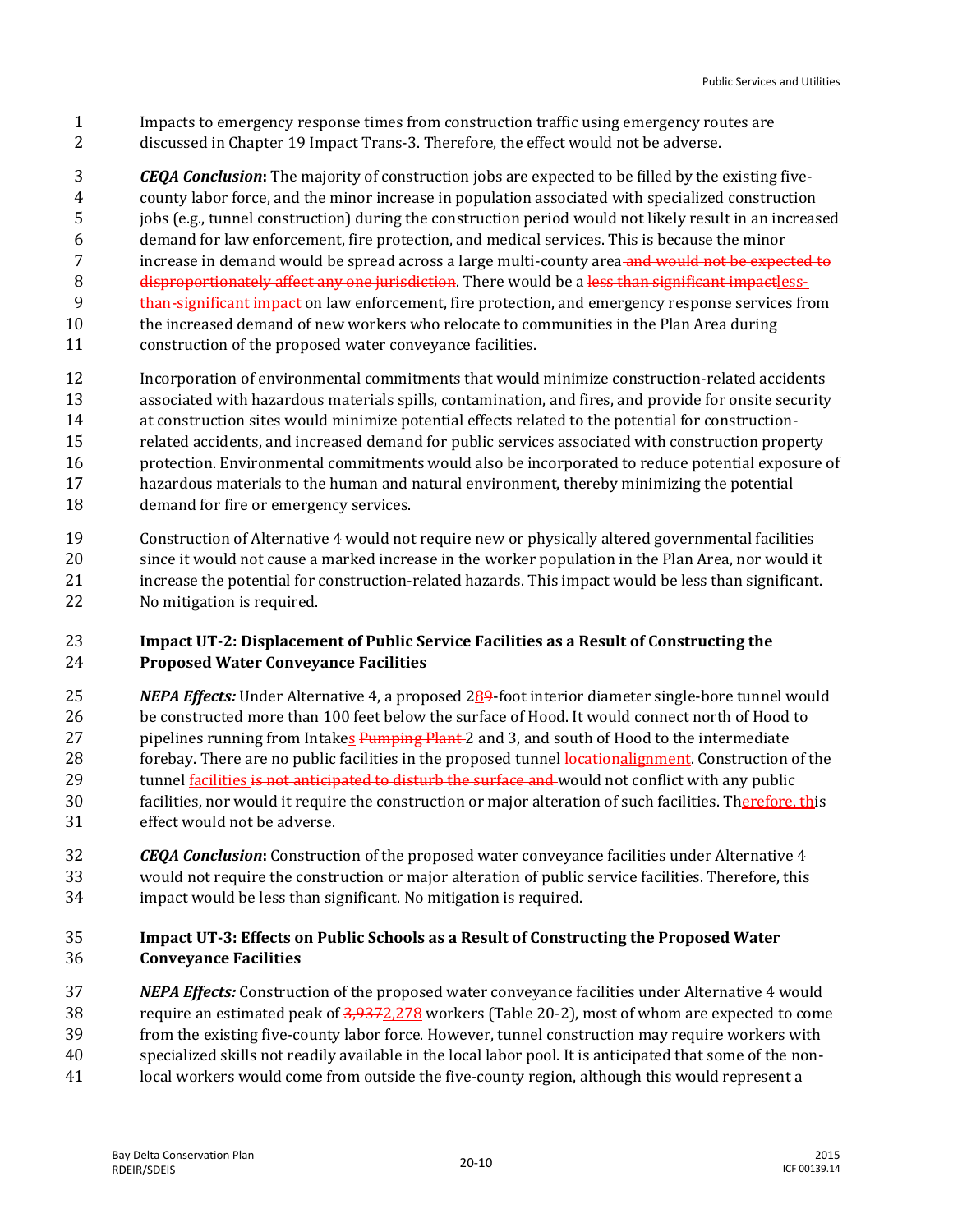- 1 minor increase in population compared to the total 2020 projected regional population of 4.6 2 million.
- 3 Because most of the BDCP construction jobs would be filled by workers from within the existing 4 five-county labor force, it is anticipated that school-aged children from those families would already 5 have planned to attend schools in school districts within the Plan Area and there would be no 6 increased demand for public school services from these workers (see Table 20A-4, Appendix 20A). 7 While some workers who relocate from outside of the Plan Area could have school-age children, 8 resulting in an increase in public school enrollment, this minor increase in population in the Plan 9 Area would not be expected to result in an increase in enrollment numbers substantial enough to 10 exceed the capacity of any individual school or district, or to warrant construction of a new facility 11 within the Plan Area. Further, it would be difficult to identify specifically where within the region 12 these new employees would reside. However, Table 20A-4 in Appendix 20A lists the 209 schools 13 that serve the communities within the Plan Area and the current enrollment numbers for each 14 school, which identifies a total enrollment of 148,880 across the Plan Area. The incremental increase 15 in school-age children of construction personnel moving into the area for specialized jobs (e.g., 16 tunnel construction) as a result of construction of Alternative 4 would likely be distributed through 17 a number of schools within the Plan Area. As shown in Table 20A-4, a small number of schools have 18 current enrollments which are already in excess of the available capacity. However, the This 19 increase created by project construction would not have a substantial effect on school enrollment in 20 any one school district, and the change would not be substantial enough to exceed the capacity of 21 any identified **school or district**, or to warrant construction of a new facility.
- 22 Overall, construction of Alternative 4 is not anticipated to result in a substantial increase in demand 23 for public schools in the Plan Area and would not create a need for new or physically altered public 24 schools. There would be no adverse effect.
- 25 *CEQA Conclusion***:** There would be a significant impact if the proposed action resulted in substantial 26 adverse physical effects associated with the provision of, or the need for, new or physically altered 27 governmental facilities, the construction of which could cause significant environmental effects, for 28 any public services. The majority of construction jobs are expected to be filled by workers from the 29 existing five-county labor force. The incremental increase in school-age children of construction 30 personnel moving into the area for specialized construction jobs (e.g., tunnel construction) would 31 likely be distributed through a number of schools within the Plan Area. This increase in school 32 enrollment would not be substantial enough to exceed the capacity of any individual school or 33 district, or to warrant construction of a new facility or alteration of an existing facility within the  $34$  Plan Area. The impact is less than significant. No mitigation is required.<sup>1</sup>

#### 35 **Impact UT-4: Effects on Water or Wastewater Treatment Services and Facilities as a Result of**  36 **Constructing the Proposed Water Conveyance Facilities**

- 37 *NEPA Effects:* Construction of the proposed water conveyance facilities would require water supply
- 38 and wastewater treatment services. While pre-construction geotechnical activities including
- 39 backfilling borings with cement-bentonite grout, and general construction activities including dust
- 40 control and soil compaction would require a supply of water, for purposes of this analysis, the major

l

 $1$  Under California law, the rules governing what constitutes adequate mitigation for impacts on school facilities is governed by legislation. Pursuant to the operative statutes, impacts to schools, with some exceptions, are sufficiently mitigated, as a matter of law, by the payment of school impact fees by residential developers. (See Cal. Gov. Code, §§ 65995[h], 65996[a].)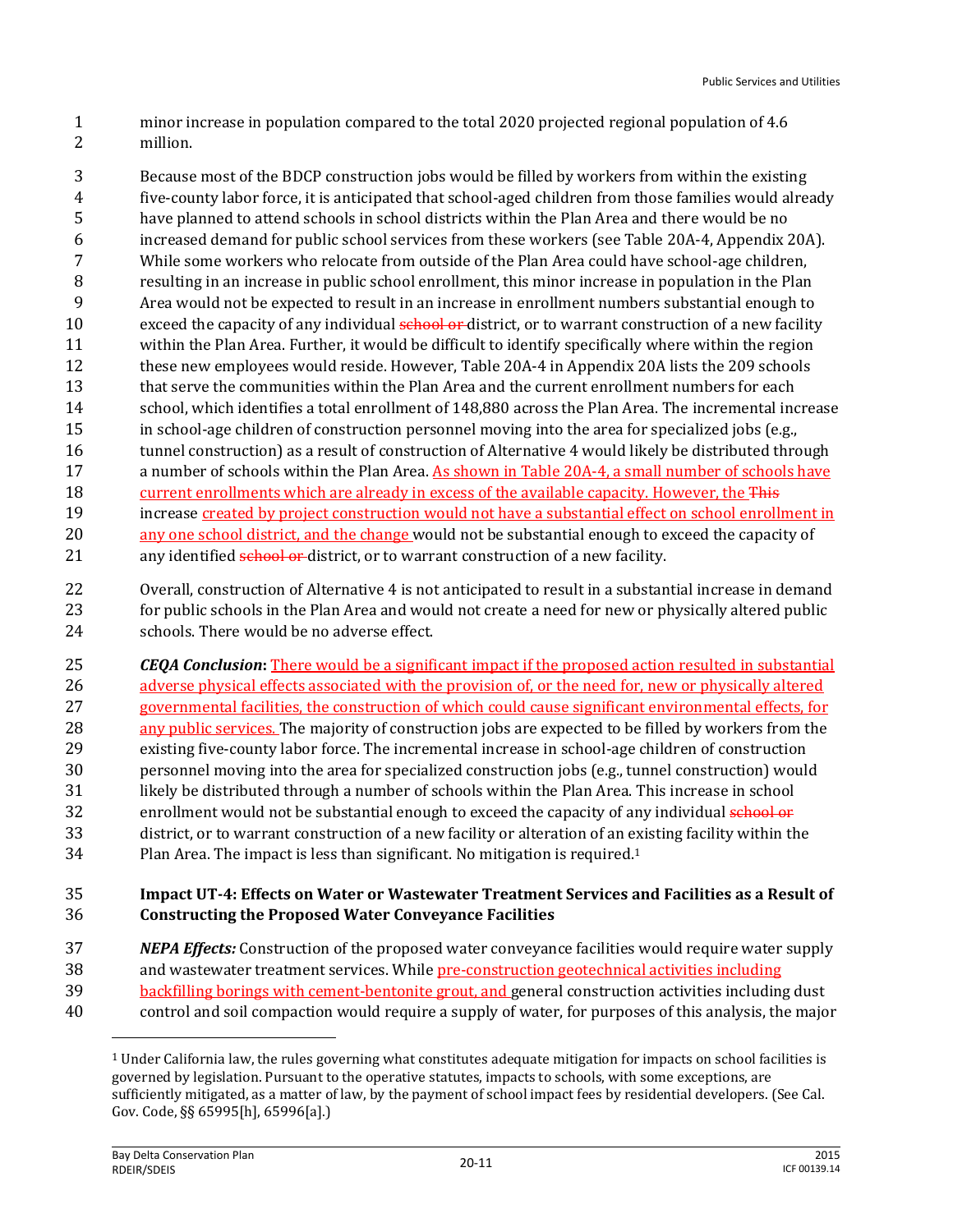- potable water supply needs would be for the concrete batch plants (see Chapter 3, *Description of Alternatives*) and field offices during construction. Potable water supply needed for construction was calculated based on the amount of concrete required for this alternative and the amount of 4 water required by the field offices. Under this alternative, four three-six concrete batch plants would be constructed onsite for temporary use during construction. Each batch concrete plant would require fresh water for batching, dust control, and washing requirements (including concrete truck washout). The potable water supply estimates also considered the number of field offices needed for each alternative and assumed that each field office would have an average of 10 workers, an average of 40 gallons of water would be consumed per person per day (including drinking, hand washing, 10 and toilet use), and would be operational for  $\frac{3,2855,110}{2}$  days (i.e.,  $\frac{9.14}{2}$  years at 365 days per year<sup>2</sup>). Table 20-3 presents the estimated potable water supply required for concrete (by each type of facility) and for field offices.
- Based on the number of major structures associated with this alternative, it is estimated that 14 field 14 offices would be needed, which would use 18 million gallons of water. In addition,  $\frac{147}{150}$  million gallons of water would be used for activities associated with concrete batch plants. The total potable water supply needed under this alternative is estimated to be 1675.76177.8 million gallons (Table 20-3). It is anticipated that if there are existing water lines in the vicinity of the construction sites, the field office will connect to them. Because construction of this alternative would primarily occur in rural parts of the study area, and is not likely to occur in areas with municipal water service, it is not expected to impact municipal water systems. If there are no existing water lines in the vicinity, 21 then field offices will require construction of a water tank. Water for construction will be provided 22 by available sources to the extent possible; if needed, water may be brought to the construction sites in water trucks. Construction impacts associated with trucks, including water trucks, are addressed in Chapter 19, *Transportation*, Chapter 22, *Air Quality and Greenhouse Gases*, and Chapter 23, *Noise*. As such, this alternative would not likely adversely affect municipal water supplies. Additionally, the potable water demand would be temporary and limited to the construction period.
- Tunnel boring would create a substantial amount of wastewater. This material, part of the RTM, would also include soils, foaming agents, and other materials. This analysis assumes that RTM would undergo treatment in isolated RTM storage areas located throughout the Plan Area (see Figure M3-4 in the Mapbook Volume), and therefore, wastewater related to tunnel boring RTM would not require treatment at wastewater treatment facilities. As part of the alternative, DWR would implement an environmental commitment (as discussed in Appendix 3B, *Environmental Commitments*) that would dispose of and reuse spoils, reusable tunnel material, and dredged material. Concrete batch plants would also create wastewater, which would be treated onsite at designated concrete batch plant sites. Wastewater generated during construction at field offices and temporary construction facilities will be served by temporary portable facilities (e.g., portable toilets). As discussed in Chapter 8, Water Quality, as part of the Environmental Commitments (Appendix 3B) for each alternative, DWR will be required to conduct project construction activities in compliance with the State Water Board's *NPDES Stormwater General Permit for Stormwater Discharges Associated with Construction and Land Disturbance Activities* (Order No. 2009-0009-DWQ/NPDES Permit No. CAS000002). This General Construction NPDES Permit requires the development and implementation of a SWPPP that outlines the temporary construction-related BMPs to prevent and minimize erosion, sedimentation, and discharge of other construction-related contaminants, as well

 $\overline{a}$ 

 This is a conservative estimate, as Chapter 3, *Description of Alternatives*, indicates that most construction activities will occur only 5 days a week (Monday through Friday) up to 24 hours a day.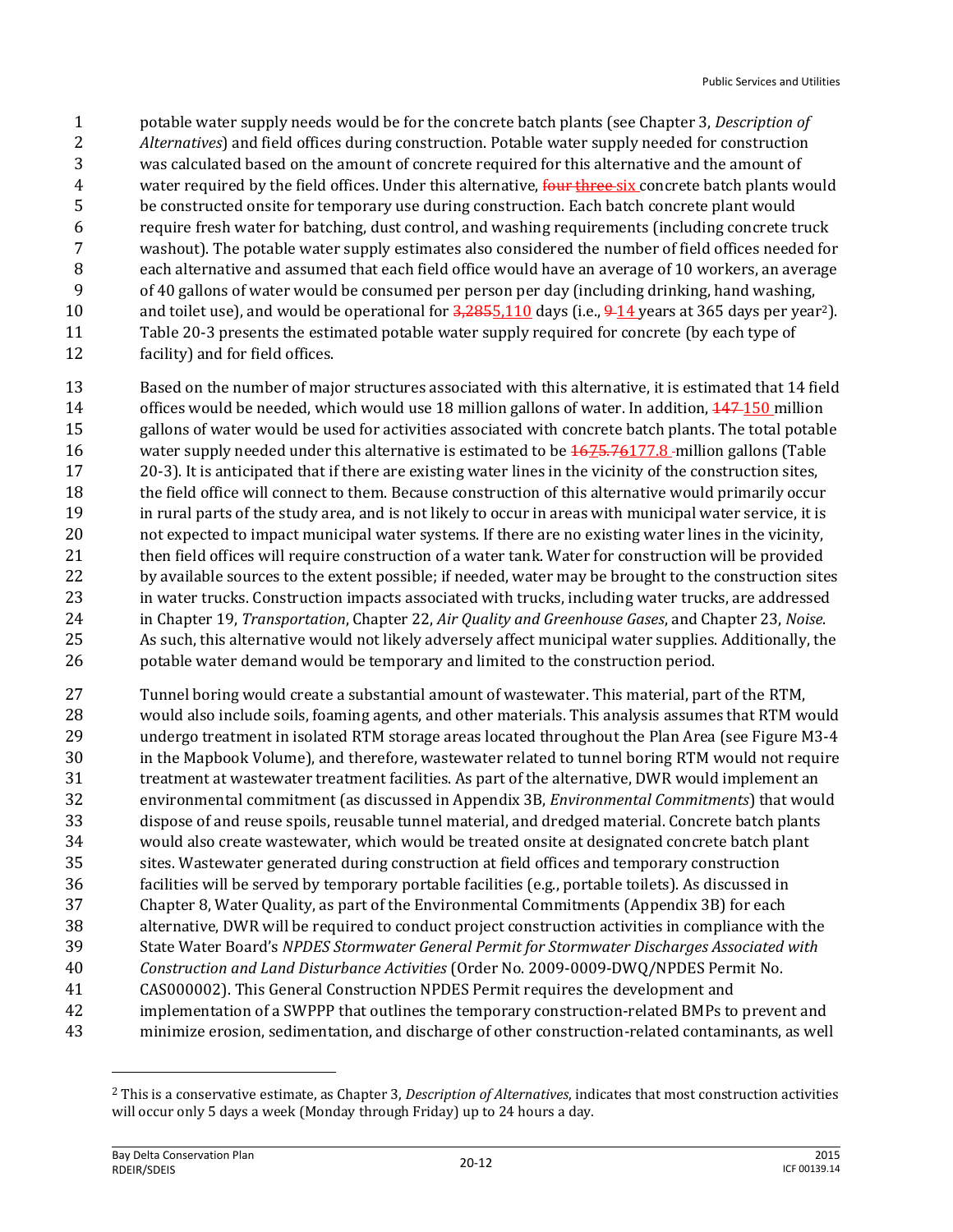- as permanent post-construction BMPs to minimize adverse long-term stormwater related–runoff water quality effects.
- Considered across the alternative, potable water supply needs are substantial in volume; however, these requirements would need to be met over a construction period of approximately 914 years, and would be anticipated to be met with non-municipal water sources without any need for new water supply entitlements. Further, wastewater treatment services required for this alternative would be provided by temporary facilities and treated onsite. Construction of Alternative 4 would not require or result in the construction of new water or wastewater treatment facilities or expansion of existing facilities. This effect would not be adverse.
- *CEQA Conclusion***:** Construction of Alternative 4 would not require or result in the construction of new water or wastewater treatment facilities or expansion of existing facilities. While construction 12 of Alternative 4 would require 1767.68 165.7 million gallons of potable water, this supply could be met by non-municipal sources without any new water supply entitlements. Additional needs for wastewater treatment and potable water could also be served by non-municipal entities. Water for construction activities would be brought to the site in water trucks. Wastewater services for 16 construction crews would be provided by temporary portable facilities. Construction of Alternative 4 would not require or result in the construction of new water or wastewater treatment facilities or 18 expansion of existing facilities. This impact would be less than significant. Mitigation is not required.

#### **Impact UT-5: Effects on Landfills as a Result of Solid Waste Disposal Needs during Construction of the Proposed Water Conveyance Facilities**

- *NEPA Effects:* Alternative 4 would only require construction of three intake facilities as opposed to five intakes; however, Alternative 4 would also involve constructing an operable barrier at the Head of Old River, which could create some solid waste. Overall, the construction waste that could be generated by implementing Alternative 4 would not adversely affect capacity of available landfills because it represents a negligible amount of the total remaining permitted capacity of Plan Area landfills, and is not expected to exceed this capacity. Further, at least 50% of construction waste would be diverted (diversion requirements set forth by the State Agency Model IWMA). This alternative is not expected to impact the lifespan of area landfills, because over 70% of the remaining permitted capacity is associated with landfills with expected lifespans of between 18 and 70 years—well beyond the expected timeframe for construction of BDCP facilities, when solid waste disposal services would be needed. Further, implementation of BMP 13 (Appendix 3B, *Environmental Commitments*) would require development of a project- specific construction debris recycling and diversion program to achieve a documented 50% diversion of construction waste. Construction of Alternative 4 would not create solid waste in excess of the permitted capacity of area landfills, nor would it adversely affect the expected lifespan of these solid waste facilities. There
- would be no adverse effect.
- Construction of the proposed water conveyance facilities would generate construction debris and
- excavated material that would require disposal at a landfill. For purposes of this analysis, an
- estimate of the total quantity of excavated material to be disposed at a landfill was calculated for
- each facility of the alternative based on construction cost estimating documents. Construction of
- 41 Alternative 4, is estimated to generate  $17,84644,353$  tons of excavated material. Construction of tunnel segments under this alternative would require disposal of RTM, which is a mix of soils cutting
- and soil conditioning agents (water, air, bentonite, foaming agents, and/or polymers or
- biopolymers). As part of the alternative, DWR would implement an environmental commitment (as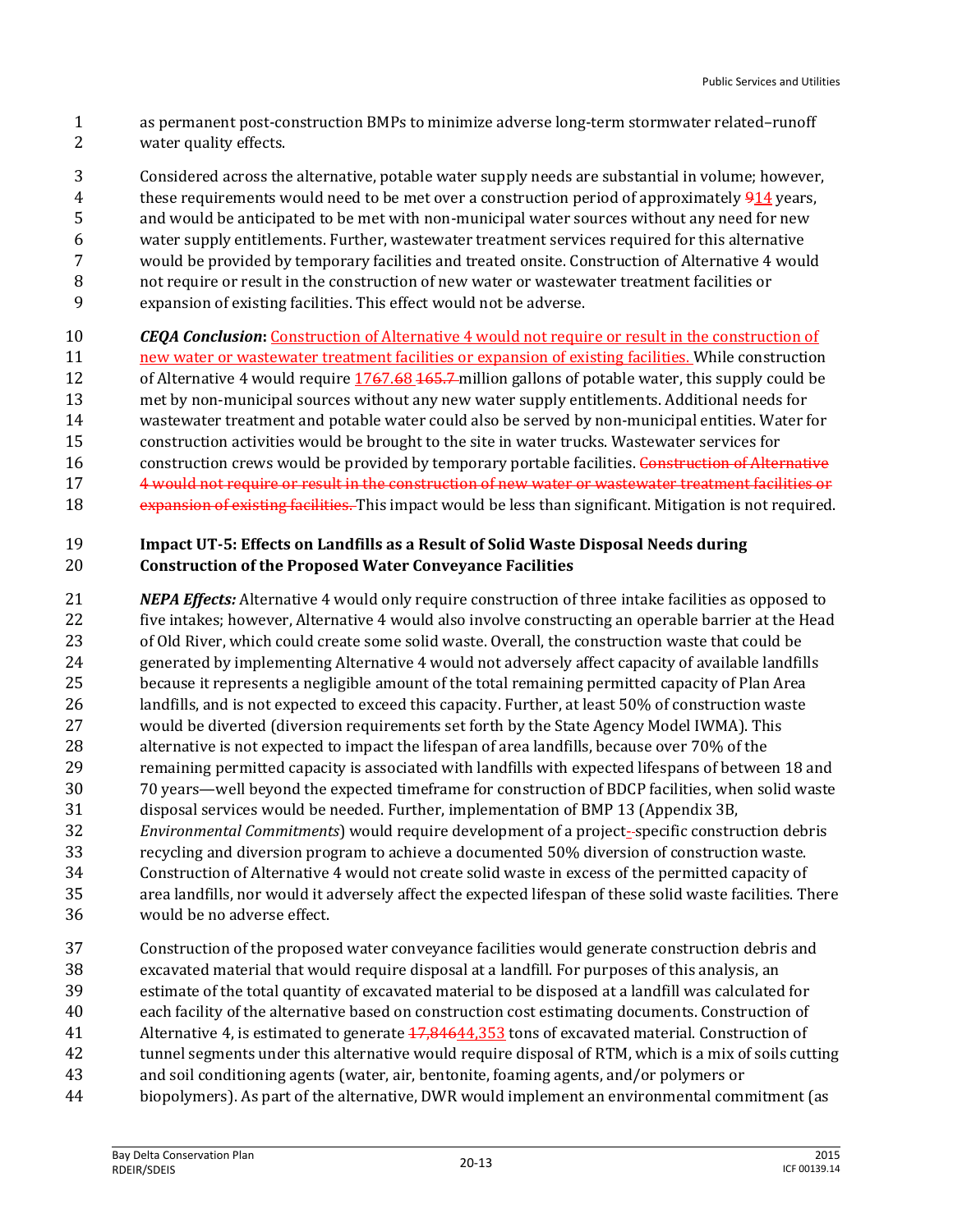- 1 discussed in Appendix 3B, *Environmental Commitments*) that would dispose of and reuse spoils,
- 2 RTM, and dredged material. Before RTM can be reused or reintroduced to the environment, it must
- 3 be managed and treated. Construction of the BDCP alternatives would utilize the controlled storage
- 4 method; under this approach, soils, RTM, and dredged material would be transported to designated 5 RTM work areas for the temporary storage of these materials. Based on a review of the typical
- 6 additives in RTM, it is assumed that the RTM can be disposed of onsite; however, to be conservative,
- 7 an estimated 0.1% of the excavated waste, accounting for any hazardous substances or wastes
- 8 coming from farming operations or previous land uses, would require disposal at a landfill<sup>3</sup>. Based
- 9 on these assumptions, up to  $17.8544.35$  tons (i.e., 0.1% of  $17.84644.353$  tons) of excavated
- 10 materials would require disposal at a landfill. Under this alternative, the total volume of excavated
- 11 material that would require disposal at a landfill during the construction period ( $\overline{17.8544.35}$  tons) 12 represents a negligible impact on the 11 solid waste landfills, which have a total remaining
- 13 permitted capacity of over 300 million tons or 440.25 million cubic yards (Appendix 20A).

14 Construction debris, including debris from structure demolition, power poles, utility lines, piping, 15 and other materials would also be generated as a result of construction of this alternative. For 16 purposes of this analysis, the volume of construction debris generated during construction was 17 based on estimated truck trips that were assumed to be potentially associated with disposal of 18 construction debris at a landfill. This includes all trips by trucks categorized as Heavy Construction 19 T7 Onsite that are likely to carry debris (flatbed, end dump, and tractor) detailed in Chapter 22, *Air*  20 *Quality and Greenhouse Gases* (Table 22B-4 67 of Appendix 22B, *Air Quality Assumptions*). The 21 analysis in Appendix 22A, *Air Quality Analysis Methodology*, assumes that crew and dump truck 22 roundtrips would be 30 miles, based on information provided by DWR and also assumes that these 23 trips would include crew vehicle movement onsite among various facilities and trips to local landfill 24 sites. Under this alternative, there would be approximately  $21-459$  outbound trips per day, or 25 47,2681,033,143 trips over the 9-year construction period<sup>4</sup>. One truck typically holds approximately 26 20 20 cubic vards of material. Therefore, an average of  $\frac{420-9}{175}$  cubic vards  $\left(\frac{302-6}{606}\right)$  tons) would 27 be generated per day, totaling  $952,55220,651,614$  cubic yards  $(685,83714,869,162 \text{ tons}^5)$  of

 $\overline{a}$ 

<sup>28</sup> construction debris over the 9-year construction period.

<sup>3</sup> The percentage of waste excavation that might need specialized disposal at a landfill site was determined in consultation with the U.S. Department of Energy (DOE) Hazardous Substances Coordinator. For purposes of this analysis, "excavated material" includes dredged spoils for intakes, associated pumping plants, canals, conveyance pipelines, and forebays. This analysis does not take into account RTM since 100% of RTM is assumed to be able to be disposed of on site.

<sup>&</sup>lt;sup>4</sup> This assumption is based on <del>1A alignment calculations scaled based on e</del>missions factors detailed in Appendix 22A and Appendix 2B. As provided in Chapter-Appendix 22A, Air Quality and Greenhouse GasesAnalysis Methodology, it is assumed that each truck will make a maximum of 4 roundtrips (or 8 one-way trips)roundtrips to landfills are on average 30 miles. Based on the assumptions detailed in Appendix 22A and Tables 22B-75 through 22B-8 of Appendix 22B, there would be 12025724 heavy duty dump trucks associated with construction of Alternative 4 (modified pipeline/tunnel alternative) traveling a total of which would travel over 30 miles a day (the length of one round-trip to a landfill). Appendix 22A, based on information provided by DWR, assumes that these dump trucks would be split between crew vehicle movement onsite among various facilities and trips to local landfill sites, so the analysis assumes 50% of these vehicles would be used for hauling material to landfills. which would result in a maximum of 47,628 trips potentially associated with the disposal of construction debris at a landfill over the 9-year construction period. Although the truck trips during construction may not all be used for excavated material disposal, this number was used to provide a conservative estimate of the amount of excavated material that would be disposed.

<sup>5</sup> Conversion assumes 1 cubic yard of excavated material is approximately 0.72 ton.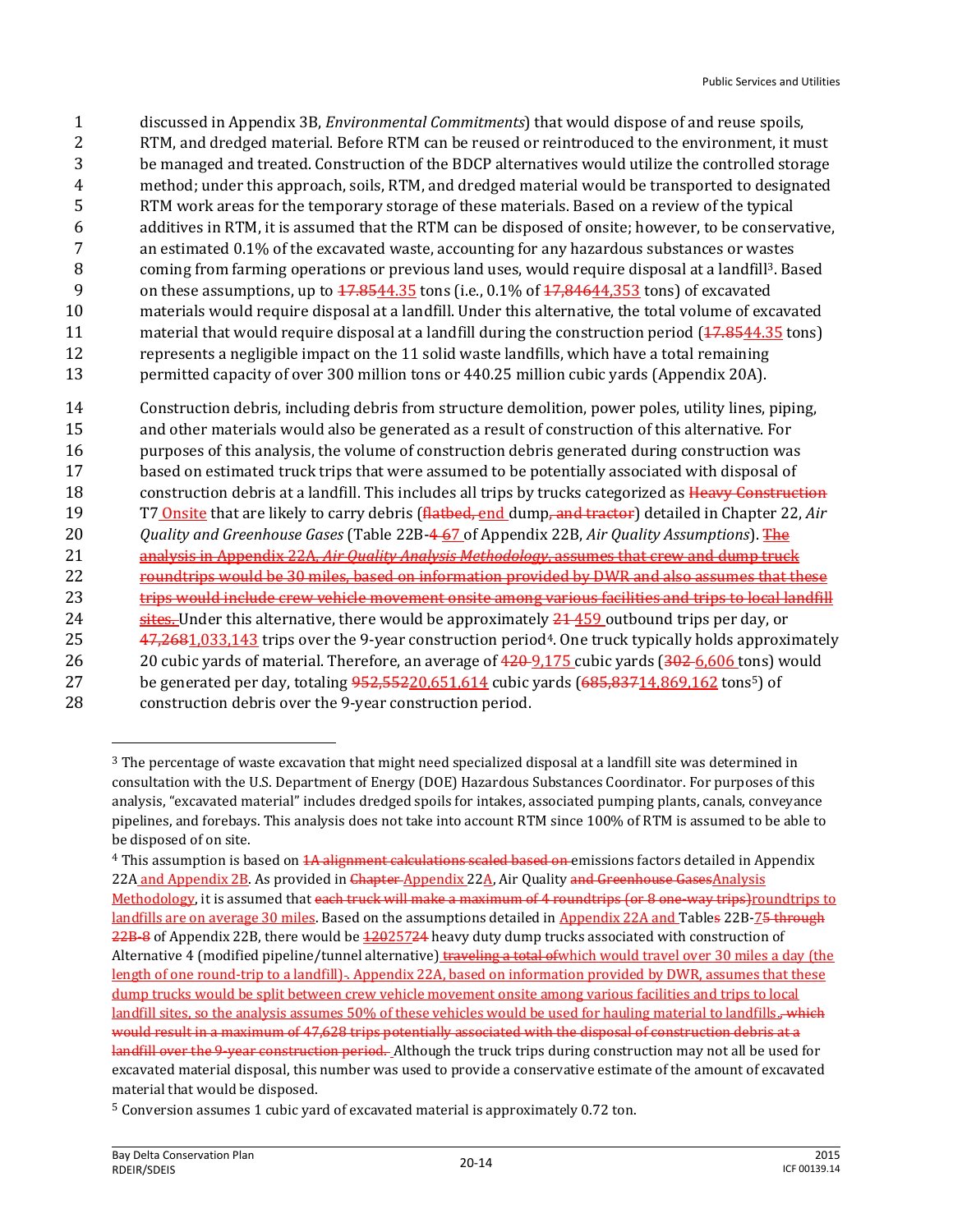- Although it is not known specifically which landfills would be utilized during construction of the
- proposed water conveyance facilities, disposal of demolition and excavated material would be
- expected to occur at several different locations depending on the type of material and its origin. It is
- standard practice that the construction contractors handle and dispose of all hazardous and non-hazardous materials during construction. Of the solid waste facilities in the Plan Area counties, there
- are 30 active facilities that can handle solid waste, including 11 solid waste landfills with a
- remaining permitted capacity of well over 300 million tons, and 18 large volume
- transfer/processing facilities (see Appendix 20A, Table 20A-6 for a listing of each facility's name,
- location, permitted capacity, remaining capacity, maximum permitted daily throughput, and
- proximity to the statutory Delta). According to the CalRecycle SWIS, the 11 solid waste landfills
- 11 within the study area have estimated "cease operation" dates<sup>6</sup> ranging from between 2016 and
- 2082. Of the remaining permitted capacity at area landfills, approximately 70% of the capacity is
- associated with landfills that are not expected to close for 18 to 70 more years (CalRecycle 2012).
- 14 Of the estimated  $14,869,162,685,837$  tons of construction debris that would be generated under this
- alternative, a percentage would be diverted from landfills to the maximum extent feasible at the 16 time of demolition. Even before consideration of diversion, the construction debris represents negligible amount of the total remaining permitted capacity of Plan Area landfills, and is not expected to exceed this capacity.
- Based on a 2006 characterization study of construction and demolition waste conducted by the CIWMB (now CalRecycle), Alternative 4 would be considered reasonably equivalent to that study's "Other C&D activities that include construction or demolition materials generated from the building, repair, and/or demolition of roads, bridges and other public infrastructure." Divertible categories of material included recyclable aggregates; recyclable wood; rock, dirt, and sand; recyclable metal; and other recoverable material. All non-divertible materials are categorized as other MSW (California Integrated Waste Management Board 2006:46).
- Based on the CalRecycle study, approximately 93% of waste generated by the Other C&D subsector was estimated to be divertible. The 10 most prevalent materials for Other C&D waste are shown in Table 20-4. Nine of the top ten materials for Other C&D waste were considered divertible; only painted/demolition gypsum board was not. The most prominent single material type was large asphalt pavement without re-bar, which accounted for approximately 44% of total waste diverted, whereas all other material types in this waste subsector accounted for less than 10% of other C&D waste (California Integrated Waste Management Board 2006:31).
- Table 20-4 identifies some of the types of construction and demolition debris that would be
- anticipated to be generated as a result of construction of Alternative 4. Demolished concrete could
- be sent to a concrete recycling facility. Other select materials, such as doors, windows, siding,
- lumber, timbers, and steel, may also be salvaged and reused. Based on CalRecycle's study,
- 37 637,82813,828,320 tons (i.e., 93% of the 14,869,162 685,837 tons of construction debris) is
- estimated to be divertible. Diverting over 90% of this waste from landfills would substantially lessen
- any potential effects to Plan Area solid waste management providers. The materials requiring

 $\overline{\phantom{0}}$ 

 As defined by the California Department of Resources Recycling and Recovery (CalRecycle), for active disposal facilities, the ceased operations date is the estimated date when the facility will reach its permitted capacity. That date is found in or estimated from information in the current permit or permit application for a particular facility, including the approved closure plan for the facility (CalRecycle 2012).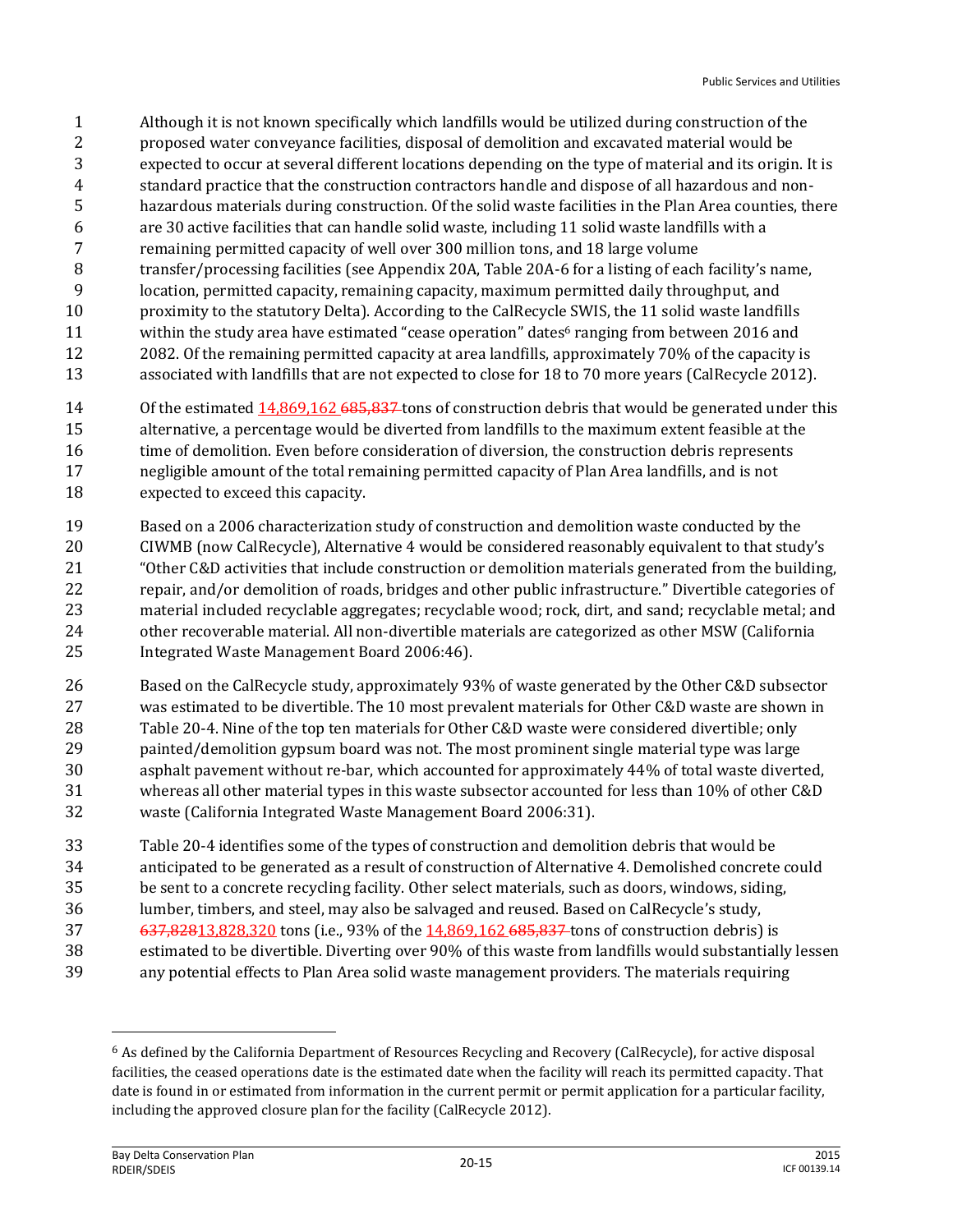- disposal that are considered non-divertible would be hauled offsite to a suitable landfill depending on the type of material and its origin.
- While a 90% diversion rate is not always feasible in every instance, the State Agency Model IWMA (Chapter 764, Statutes of 1999, Strom-Martin) which took effect on January 1, 2000 as part of AB 75, requires that each state agency (including DWR) is mandated to develop and implement an IWMP. The provisions of the IWMA require that all state agencies and large state facilities must divert at least 50% of their solid waste from disposal facilities on and after January 1, 2004. Another requirement of the law is that each state agency and large facility is to submit an annual report to CalRecycle summarizing its yearly progress in implementing waste diversion programs. All solid waste management activities for the construction and operations and maintenance associated with Alternative 4 would be conducted in accordance with regulations set forth by CalRecycle, and any applicable IWMP developed for affected jurisdictions. Although it is not known which landfills will be utilized during construction of the proposed water conveyance facilities, as construction contractors will handle disposal of demolition and excavated material, it is assumed that at least 50% of waste (342,9197,434,581 tons) will be diverted in compliance with the provisions of the IWMA. Therefore, after consideration of diversion requirements, the volume of construction debris 17 that requires disposal at landfills  $(7,434,581,342,919$  tons, at most) represents a negligible effect on the remaining permitted capacity of Plan Area landfills, and is not expected to exceed this capacity.
- Overall, the construction waste that could be generated by implementing Alternative 4 would not result in an adverse effect on the capacity of available landfills because 50% or more of construction waste generated by this alternative would be diverted (in accordance with diversion requirements set forth by the State Agency Model IWMA and BMP 13 [Appendix 3B, *Environmental Commitments*]), and the construction debris and excavated material that would require disposal at a landfill could be accommodated by, and would have a negligible effect, on the remaining permitted capacity of Plan Area landfills. This alternative is not expected to impact the lifespan of area landfills, because over 70% of the remaining permitted capacity is associated with landfills with expected lifespans of between 18 and 70 years—well beyond the expected timeframe for construction of BDCP facilities, when solid waste disposal services would be needed. This effect is not adverse.
- *CEQA Conclusion:* Based on the capacity of the landfills in the region, and the waste diversion requirements set forth by the State of California, it would be expected that construction of the proposed water conveyance facilities would not cause any exceedance of landfill capacity. RTM resulting from construction of tunnel segments would be treated in designated RTM work areas. Debris from structure demolition, power poles, utility lines, piping, and other materials would be diverted from landfills to the maximum extent feasible at the time of demolition. This alternative is not expected to impact the lifespan of area landfills, because over 70% of the remaining permitted capacity is associated with landfills with expected lifespans of between 18 and 70 years—well beyond the expected timeframe for construction of BDCP facilities, when solid waste disposal services would be needed. Further, implementation of BMP 13 (Appendix 3B, *Environmental Commitments*) would require development of a project- specific construction debris recycling and diversion program to achieve a documented 50% diversion of construction waste. Construction of Alternative 4 would not create solid waste in excess of the permitted capacity of area landfills, nor would it adversely affect the expected lifespan of these solid waste facilities. Therefore, there would 43 be a less than significant impactless-than-significant impact on solid waste management facilities.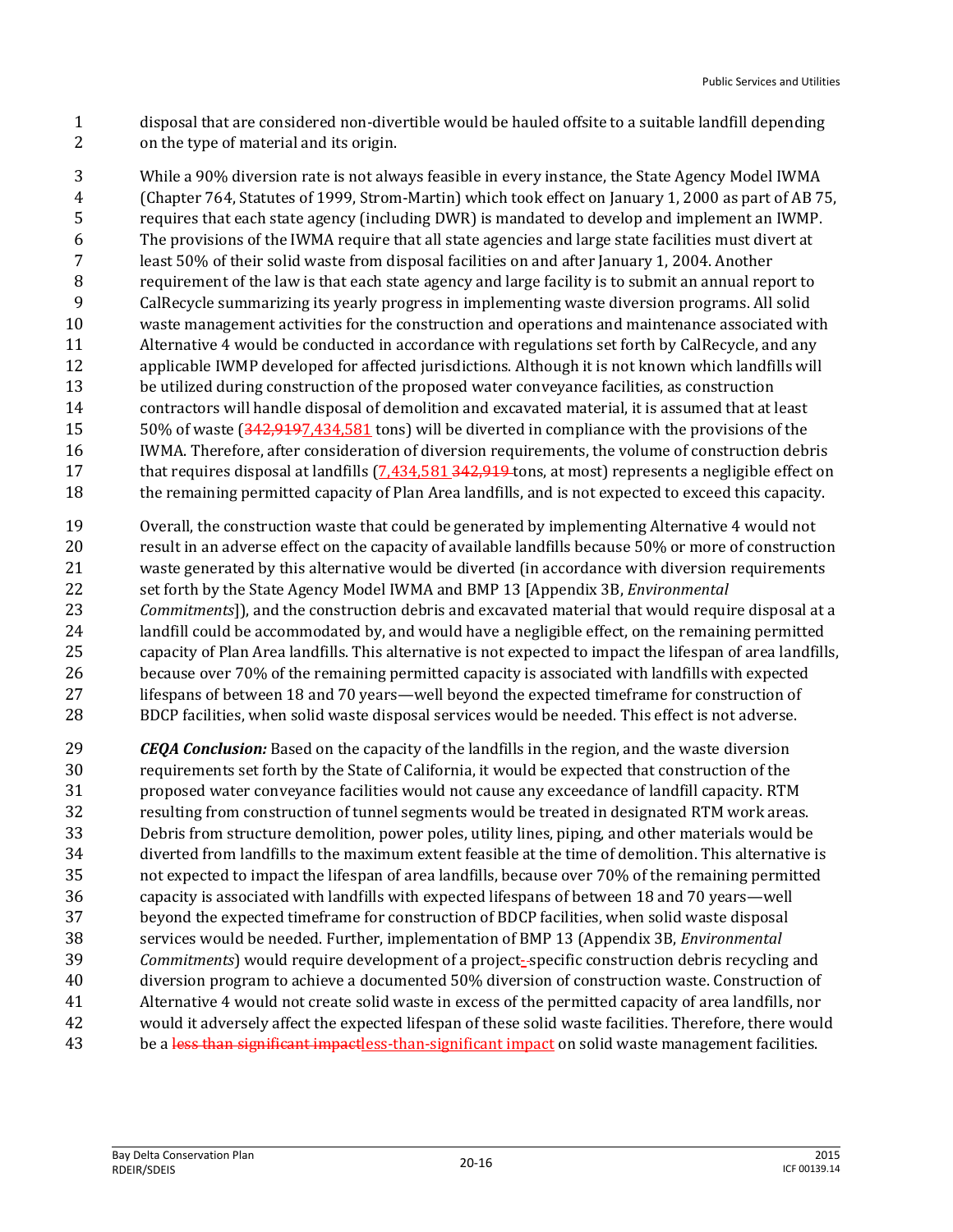#### **Impact UT-6: Effects on Regional or Local Utilities as a Result of Constructing the Proposed Water Conveyance Facilities**

 *NEPA Effects:* Under Alternative 4, construction of some elements could disrupt utility services or require relocation of existing facilities. The alternative could result in environmental effects in and around areas temporarily or permanently affected by relocation activities. Alternative 4 would construct Intakes 2, 3, and 5. It would also involve constructing an operable barrier at the Head of Old River, which could potentially introduce additional conflicts.

Prior to construction, detailed subsurface geotechnical investigations will be performed at several

- locations along the water conveyance alignment and associated appurtenant facilities, including within, and immediately to the north and south of, the town of Hood. The primary exploration
- 
- methods would include soil borings and cone penetration tests (conventional piezo cones and
- seismic cones). In order to avoid impacts to underground utilities, prior to actual drilling and 13 sampling, each planned boring/cone penetration test location would require field reconnaissance,
- marking or staking the exploration site, and calling the Underground Service Alert (USA) for utility
- clearance.
- Due to the nature of underground construction, the exact location of underground utilities cannot be guaranteed based on construction documents but can only be determined by careful probing or
- 18 hand digging, in compliance with Article 6 of the Cal/OSHA Construction Safety Orders.
- Underground Service Alert, a service which provides utility location services, is not available until the time of construction. Construction activities for Alternative 4 could result in damage to or interference with existing water, sewer, storm drain, natural gas, oil, electric, and/or communication 22 lines and, in some cases, could require that existing lines be permanently relocated, potentially causing interruptions in service. Numerous utility lines of varying sizes are located along and across the pipeline/tunnel alignment and at the various pumping plants and forebay sites.
- This water conveyance alignment, along with its associated physical structures, could interfere with approximately 9 nine 12 overhead power/electrical transmission lines (Chapter 24, *Hazards and Hazardous Materials*, Figure 24-6), 6 sixninesix natural gas pipelines (Table 20-5 and Chapter 24, *Hazards and Hazardous Materials*, Figure 24-3), 11 eight1511 inactive oil and oil or gas wells (Chapter 24, *Hazards and Hazardous Materials*, Figure 24-5), the Mokelumne Aqueduct, and 46 3443 30 miles of agricultural delivery canals and drainage ditches, including approximately  $\frac{19}{2}$  miles on 31 Staten Island, 1123 miles on Byron Tract, and seven6 miles on Bouldin Island. The potential for construction of the proposed conveyance facilities to cause disruptions to agricultural infrastructure in the study area are addressed in Chapter 14, *Agricultural Resources*. Specifically, Chapter 14 addresses potential conflicts with existing agricultural irrigation and drainage facilities as a result of construction.
- Construction of the proposed conveyance facility would involve site grading and similar activities requiring heavy equipment use. These construction activities could result in the unintentional damage to or disruption of underground utilities as a result of trenching, augering, or other ground disturbing activity. Disruption of certain utilities, such as natural gas pipelines, could result in public health hazards (e.g., explosions). Construction could also result in damage to or disruption of overhead utilities when establishing electrical interconnection of this alternative to the electric grid. Temporary transmission lines would extend existing power infrastructure (transmission lines and substations) to construction areas. In some cases, disruption of infrastructure and facility operations would be avoided because BDCP facilities would cross either over or under the existing utilities. For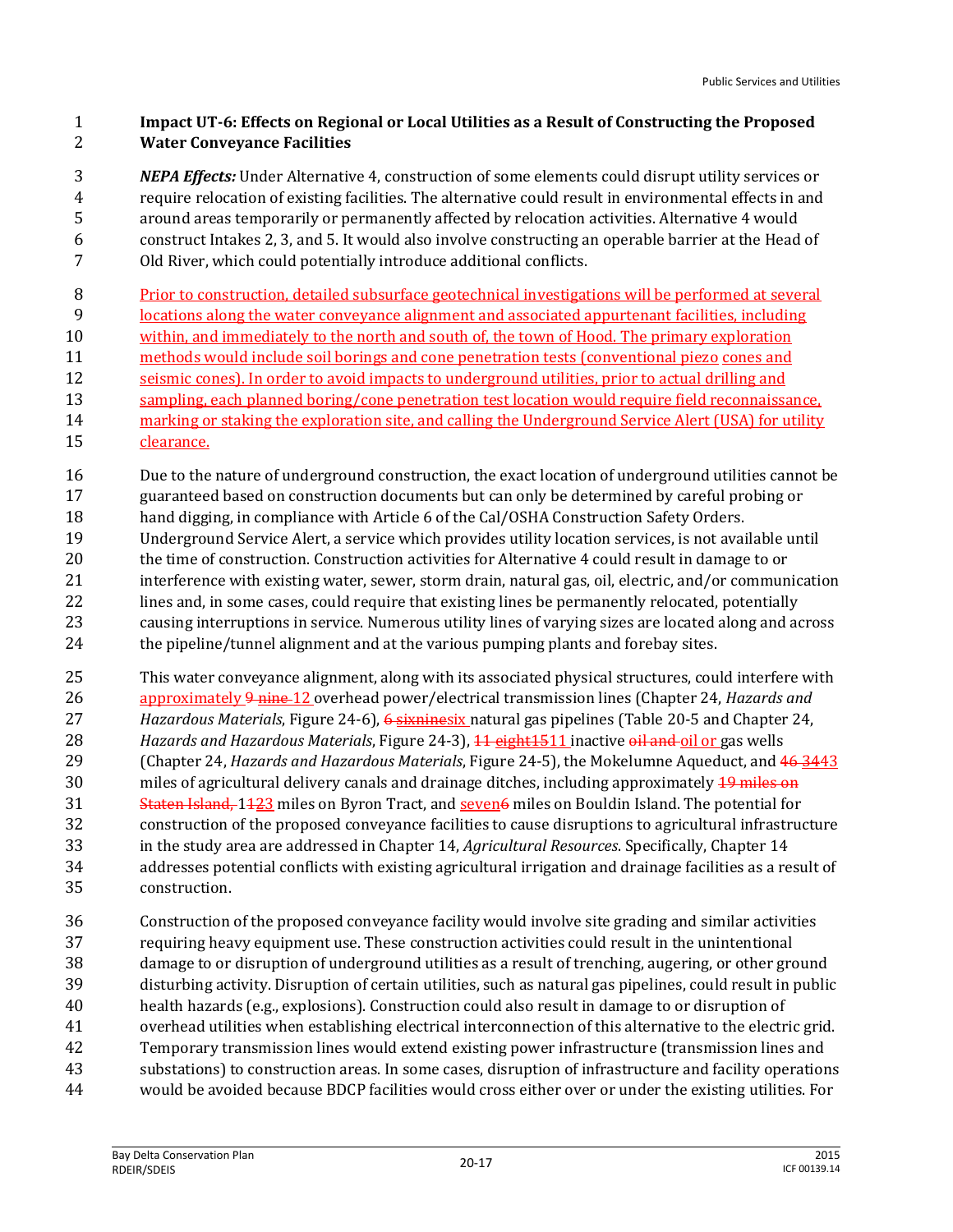- instance, most natural gas pipeline crossings are less than 30 feet below ground surface and the
- proposed tunnel would be installed more than 100 feet below ground surface. However,
- construction of certain alternative facilities would require relocation of existing utilities.

 Proposed forebays and reusable tunnel material areasAlternative 4 cwould conflict with approximately 2 PG&E 115 kV lines, 3 PG&E 500 kV lines, 2 WAPA 230 kV lines, 1 COTP 500 kV line, and 1 WAPA 69 kV line, and 3 SMUD 230 kV linesPG&E 500 kV and 115 kV power transmission lines 7 and with a Western 500 kV transmission line, which cross either the expanded Clifton Court Forebay 8 site or the RTM area next to the Clifton Court Forebay, and would require relocation. Some Six 9 additional electric distribution lines along roads would require relocation would cross transmission 10 lines that would be constructed as part of the project in the northern section of the project near 11 Intake 5, and the outer edge of the eastern portion of the footprint. There are 11 plugged oil or **EightEleven inactive gas wells lie within the permanent conveyance footprint, but since they are**  inactive they will likely not require relocation. Natural gas pipelines cross the conveyance alignment near Intake 2 at a proposed borrow/spoils area, within the construction footprint of the proposed east/west transmission line east of Courtland, on Staten Island within the proposed tunnel footprint 16 between a safe haven area and a RTM area, and near a main tunnel construction shaft on Bacon **Island.** The majority of natural gas pipeline crossings are near the surface (less than 30 feet below grade) and within the tunnel or RTM areas of the proposed alignment. Since the tunnels are located in excess of 100 feet below grade, and RTM areas will not be deeper than topsoil levels, minimal conflicts, if any, are anticipated.

- The potential damage and disruption to buried and overhead electric transmission lines would be similar for telecommunication infrastructure. In addition, alternative construction would require use of existing and/or construction of new communications infrastructure for intake pumping plants (Chapter 3, *Description of Alternatives*). A communication system would be required to connect to the existing DWR Delta Field Division Operations and Maintenance Center near Banks Pumping Plant and the DWR communications headquarters in Sacramento, which would require buried fiber optic conduit installed from the southern end of the new conveyance facility at the expanded Clifton Court Forebay along the inlet canal to Banks pumping plant and the Delta Field Division Operations and Maintenance Center. The conduit route would be adjacent to roads, highways, railroads, utilities, or other easements.
- Effects would be more likely to occur if utilities were not carefully surveyed prior to construction, including contact with local utility service providers. Implementation of pre-construction surveys, and then utility avoidance or relocation if necessary, would minimize any potential disruption. Mitigation Measures UT-6a, UT-6b, and UT-6c would require relocation or modification of existing utility systems, including, but not limited to, public and private ditches, pumps, and septic systems, in a manner that does not affect current operational reliability to existing and projected users; coordination of utility relocation and modification with utility providers and local agencies to integrate potential other construction projects and minimize disturbance to the communities; and verification of utility locations through field surveys and services such as Underground Service Alert.
- Because relocation and disruption of existing utility infrastructure would be required under this alternative and would have the potential to create effects through the relocation of facilities, this would be an adverse effect.
- Mitigation Measures UT-6a, UT-6b, and UT-6c would be available to reduce the severity of this effect. If coordination with all appropriate utility providers and local agencies to integrate with other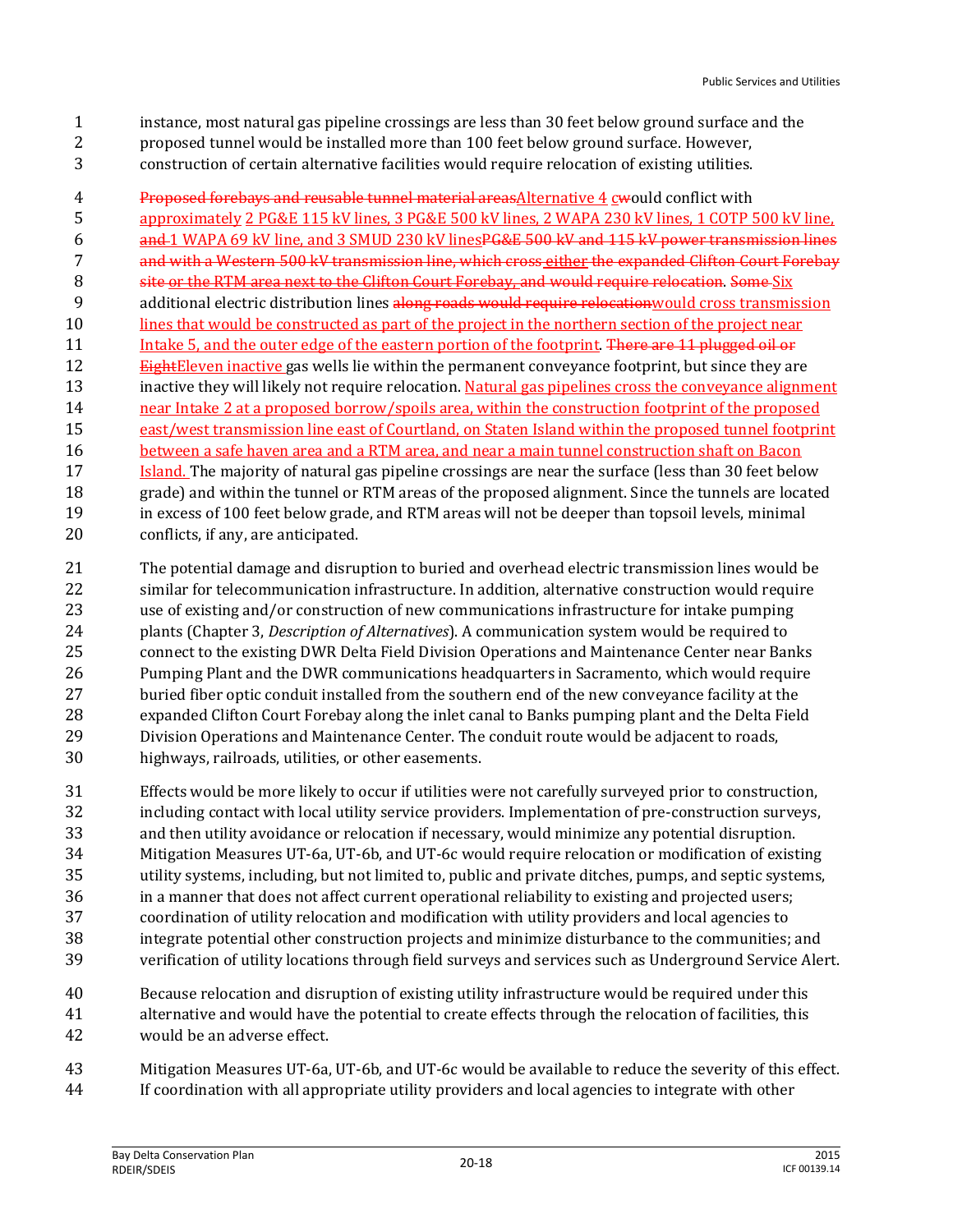construction projects and minimize disturbance to communities were successful under Mitigation Measure UT-6b, the effect would not be adverse.

 *CEQA Conclusion***:** Under this alternative, most features would avoid disrupting existing facilities by crossing over or under infrastructure. However, construction of facilities would conflict with existing utility facilities in some locations. Regional power transmission lines and one natural gas 6 pipeline would require relocation. Additionally, active gas wells may need to be plugged and 7 abandoned. Because the relocation and potential disruption of utility infrastructure would be 8 required, this impact is significant and unavoidable.

 Mitigation Measures UT-6a, UT-6b, and UT-6c are available to reduce these impacts through measures that could avoid disruption of utility infrastructure. If coordination with all appropriate utility providers and local agencies to integrate with other construction projects and minimize 12 disturbance to communities were successful under Mitigation Measure UT-6b, the impact ewould be less- than -significant. However, since coordination with a third party is required in order to carry out this mitigation, a conservative assessment of significant and unavoidable is being made.

#### **Mitigation Measure UT-6a: Verify Locations of Utility Infrastructure**

 Before beginning construction, the BDCP proponents will confirm utility/infrastructure locations through consultation with utility service providers, preconstruction field surveys, and services such as Underground Service Alert. The BDCP proponents will find the exact location of underground utilities by safe and acceptable means, including use of hand and modern techniques as well as customary types of equipment. Information regarding the size, color, and location of existing utilities must be confirmed before construction activities begin. The BDCP proponents will confirm the specific location of all high priority utilities (i.e., pipelines carrying petroleum products, oxygen, chlorine, toxic or flammable gases; natural gas in pipelines greater than 6 inches in diameter, or with normal operating measures, greater than 60 pounds per square inch gauge; and underground electric supply lines, conductors, or cables that have a potential to ground more than 300 volts that do not have effectively grounded sheaths) and such locations will be highlighted on all construction drawings.

 In the contract specifications, the BDCP proponents will require that the contractor provide weekly updates on planned excavation for the upcoming week and identify when construction will occur near a high priority utility. On days when this work will occur, the BDCP proponents' construction managers will attend tailgate meetings with contractor staff to review all measures—those identified in the Mitigation Monitoring and Reporting Program and in the construction specifications—regarding such excavations. The contractor's designated health and safety officer will specify a safe distance to work near high-pressure gas lines, and excavation closer to the pipeline will not be authorized until the designated health and safety officer confirms and documents in the construction records that: (1) the line was appropriately located in the field by the utility owner using as-built drawings and a pipeline-locating device, and (2) the location was verified by hand by the construction contractor. The designated health and safety officer will provide written confirmation to the BDCP proponents that the line has been adequately located, and excavation will not start until this confirmation has been received by the BDCP proponents.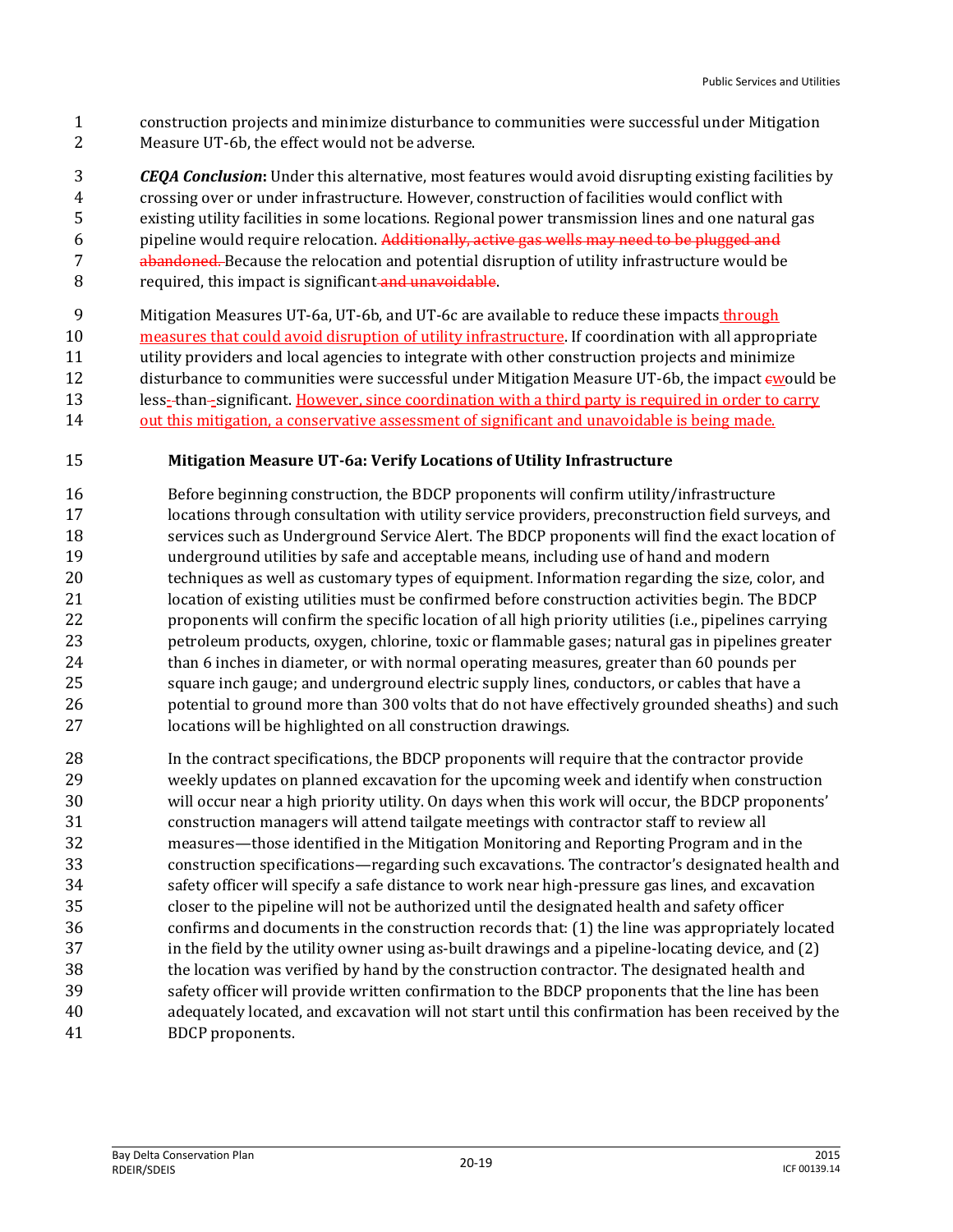# **Mitigation Measure UT-6b: Relocate Utility Infrastructure in a Way That Avoids or Minimizes Any Effect on Operational Reliability**

- In places where utility lines would be relocated, existing corridors will be utilized to the greatest extent possible, in the following order of priority: (1) existing utility corridors; (2) highway and railroad corridors; (3) recreation trails, with limitations; and (4) new corridors.
- New poles or towers will be erected and cable-pulled prior to being connected to existing systems. Natural gas pipeline relocation will be constructed by one of several methods including cut-and-cover, trenching, or placement on at-grade saddles. Active natural gas wells in the proposed water conveyance facilities area will be abandoned to a depth below the tunnel.
- Decisions regarding agricultural irrigation and drainage ditches will be made based on site-specific conditions. Planned measures may include one or more of the following.
- 12 New or modified irrigation pumping plants.
- 13 Extended delivery pipes.
- 14 New or modified drainage ditches.
- 15 New or modified drainage pumping plants.
- Any utility relocation will be coordinated with all appropriate utility providers and local agencies to integrate with other construction projects and minimize disturbance to 18 communities, as required by California Water Code §11590. In the instance that coordination with public utility providers and local agencies is unsuccessful, the issue will be taken before the 20 California Public Utilities Commission for a decision, per Water Code §11592. BDCP proponents will notify the public in advance of any relocation that is anticipated to disrupt utility service. The BDCP proponents will contact utility owners if construction causes any damage and promptly reconnect disconnected cables and lines with approval of the owners.

# **Mitigation Measure UT-6c: Relocate Utility Infrastructure in a Way That Avoids or Minimizes Any Effect on Worker and Public Health and Safety**

 While any excavation is open, the BDCP proponents will protect, support, or remove underground utilities as necessary to safeguard employees. The BDCP proponents will notify local fire departments if a gas utility is damaged causing a leak or suspected leak, or if damage to a utility results in a threat to public safety.

# **Impact UT-7: Effects on Public Services and Utilities as a Result of Operation and Maintenance of the Proposed Water Conveyance Facilities**

- *NEPA Effects:*
- **Public Services**

Operation and maintenance activities would require minimal labor. The proposed water conveyance

- facilities under this alternative would be operated to provide diversions up to a total of 9,000 cfs from three new north Delta intakes.
- For the purposes of this analysis, it was estimated that weekly operations and maintenance would require approximately 190 130129 workers (Table 20-2), including maintenance crew,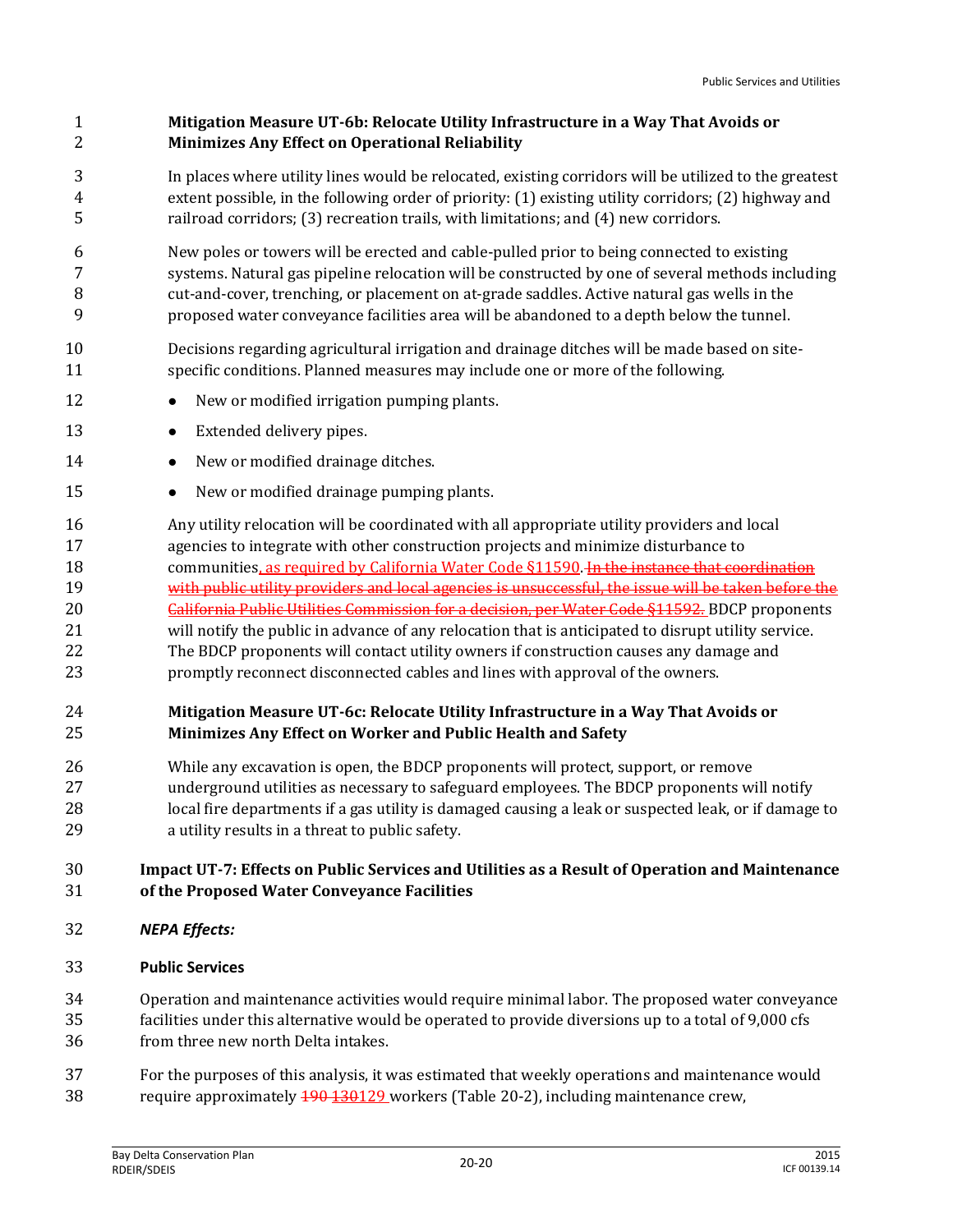- management, repair crew, pumping plant crew, and dewatering crew. These activities would take
- place along the entire alternative alignment. Given the limited number of workers involved and the
- large number of work sites, it is not anticipated that routine operations and maintenance activities
- or major inspections would result in substantial demand for law enforcement, fire protection, or
- emergency response services. In addition, operation and maintenance would not place service
- demand on public schools or libraries. The operation and maintenance of the proposed water
- conveyance facilities would not result in the need for new or physically altered government facilities
- as a result of increased need for public services.

# **Utilities**

# *Water and Wastewater*

 Operation and maintenance of Alternative 4 facilities would involve use of water for pressure washing intake screen panels and basic cleaning of building facilities and other equipment. Additionally, pumping plants would include permanent restroom facilities, which would be equipped with a sanitary gravity drainage leading to a wastewater holding tank. A potable water system would provide water to pumping plant welfare facilities and, if required, safety showers. This supply would be taken from the nearest clean water conveyance system, if available. If not available, pumping plants would be designed to include a self-contained water filtration and treatment system. Raw water downstream would be evaluated for potential use in a non-potable system serving hose faucets and water-cooled condensing units for plant equipment. Small amounts of additional services may result from the operation and maintenance of an operable barrier. Quantities of water needed for these purposes would be anticipated to be relatively small compared with municipal supplies. Additionally, water supplies and wastewater treatment services would potentially be provided by non-municipal facilities. The operation and maintenance of the proposed water conveyance facilities would not result in the need for new water supply entitlements, or require construction of new water or wastewater treatment facilities or expansion of existing facilities.

# *Solid Waste*

 The operation and maintenance of the proposed water conveyance facilities under Alternative 4 would not be expected to generate solid waste such that there would be an increase in demand for solid waste management providers in the Plan Area and surrounding communities. Operation and maintenance of the proposed water conveyance facilities would involve a sedimentation basin that would be constructed between the intake structure and the pumping plant to collect sediment load from the river. Although the intake fish screens would remove debris and sediment from the intake inflow, a sedimentation basin would be constructed to remove the suspended solids that pass through the screen.

- The volume of solids generated on a daily basis would depend on the volume of water pumped through the intakes, as well as the sediment load of the river. Based on a worst-case scenario, considering the throughput of the intakes at a maximum flow of 3,000 cfs, an estimated 82,200 dry pounds of solids per day would be pumped to the solids lagoons. During periods of high sediment load in the Sacramento River, the daily mass of solids would be expected to increase up to 253,000 dry pounds per day. The annual volume of solids is anticipated to be approximately 291,600 cubic
- feet (dry solids).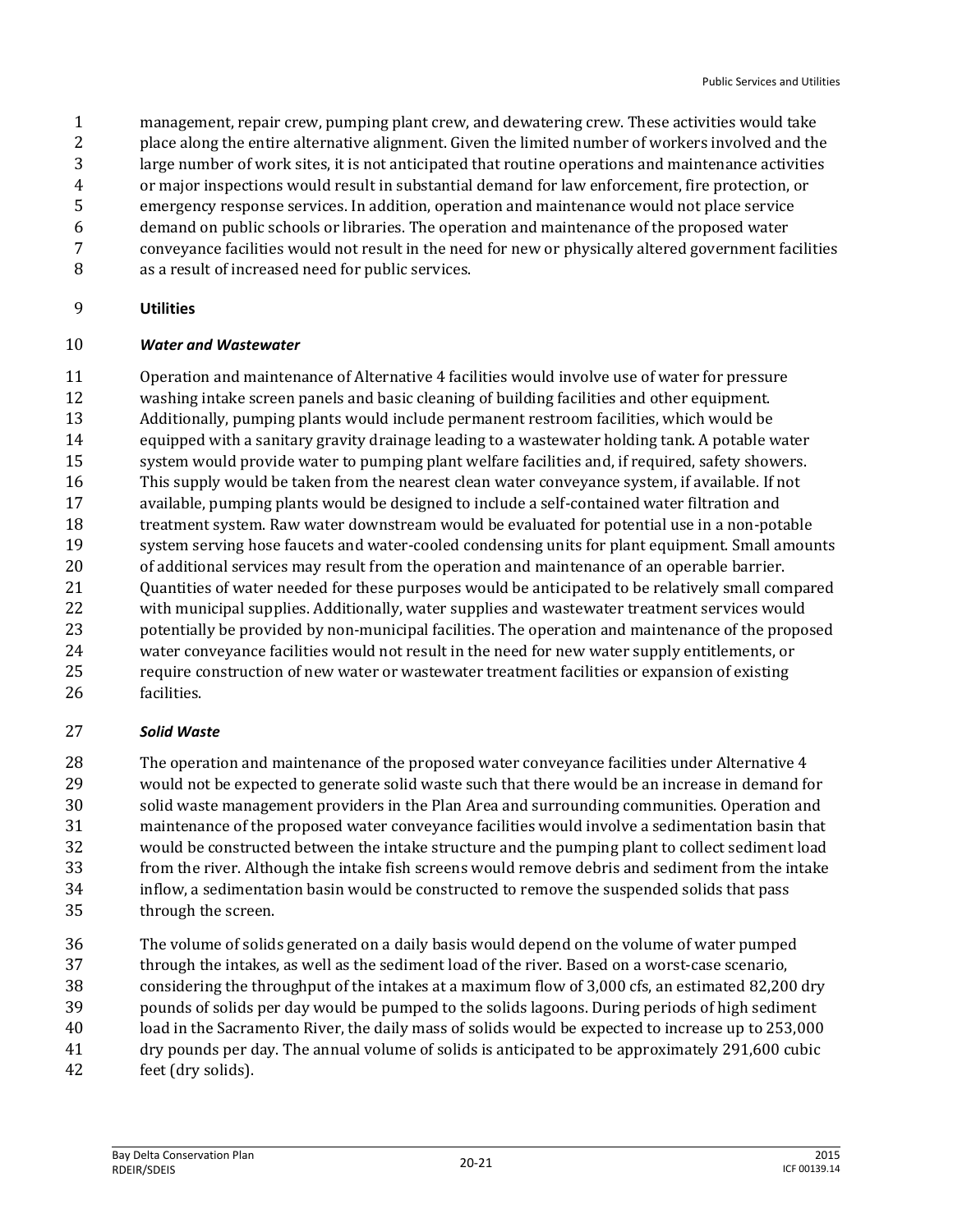As designed, it is anticipated that a portion of the solids would be stored and reused at alternative facilities and some portion would be transported for offsite disposal. Additionally, maintenance activities related to the operable barrier could involve the removal of additional sediments. Solids from sediment load would not exceed the permitted capacity or adversely impact the lifespan of area landfills.

#### *Electricity and Natural Gas*

 Operation and maintenance of water conveyance facilities under this alternative would require new permanent transmission lines for intakes, pumping plants, operable barriers, boat locks, and gate control structures throughout the various proposed conveyance alignments and construction of project facilities. Electrical power to operate the new north Delta pumping plant facilities would be delivered through new transmission lines that would connect to the existing grid in the northern section of the conveyance alignment. The northern point of interconnection would be located north 13 of Lambert Road and west of Highway 99. From here, a kV transmission line would run west, 14 along Lambert Road where one segment would run south to the intermediate forebay, and one 15 segment would run north to connect to a substation, where temporary 69 kV lines would connect to 16 substations at each of the three intakesto work stations and a vent shaft. There, , where one segment would run south to the intermediate forebay on Glannvale Tract, and one segment would run north 18 to connect to a substation east of Intake 5, where 69 kV lines would connect to the intake pumping **plants**, as shown in Figure 3-25. Three utility grids could supply power to the BDCP conveyance facilities: PG&E (under the control of the California Independent System Operator), Sacramento Municipal Utility District (SMUD), and the Western Area Power Administration (WAPA). The electrical power needed for the conveyance facilities would be procured in time to support construction and operation of the facilities.

- Construction of permanent transmission lines would not require improvements to the existing physical power transmission system. As such, operation and maintenance activities associated with 26 the proposed water conveyance facilities would not be expected to result in the disruption or relocation of utilities. Effects associated with energy demands of operation and maintenance of the proposed water conveyance facilities are addressed in Chapter 21, *Energy*.
- Overall, operation and maintenance of the conveyance facilities under Alternative 4 would not result in adverse effects on service demands, water capacity, wastewater and solid waste facilities nor conflict with local and regional utility lines because demand for law enforcement and fire protection services would be temporary over a six-county area, new water and wastewater treatment service would be handled onsite, and adequate solid waste disposal capacity exists to handle construction waste. There would not be an adverse effect.
- *CEQA Conclusion***:** Operation and maintenance activities associated with the proposed water conveyance facilities would not result in the need for the provision of, or the need for, new or physically altered government facilities from the increased need for public services; construction of new water and wastewater treatment facilities or generate a need for new water supply entitlements; generate solid waste in excess of permitted landfill capacity; or result in the disruption or relocation of utilities. The impact on public services and utilities would be less than significant. No mitigation is required.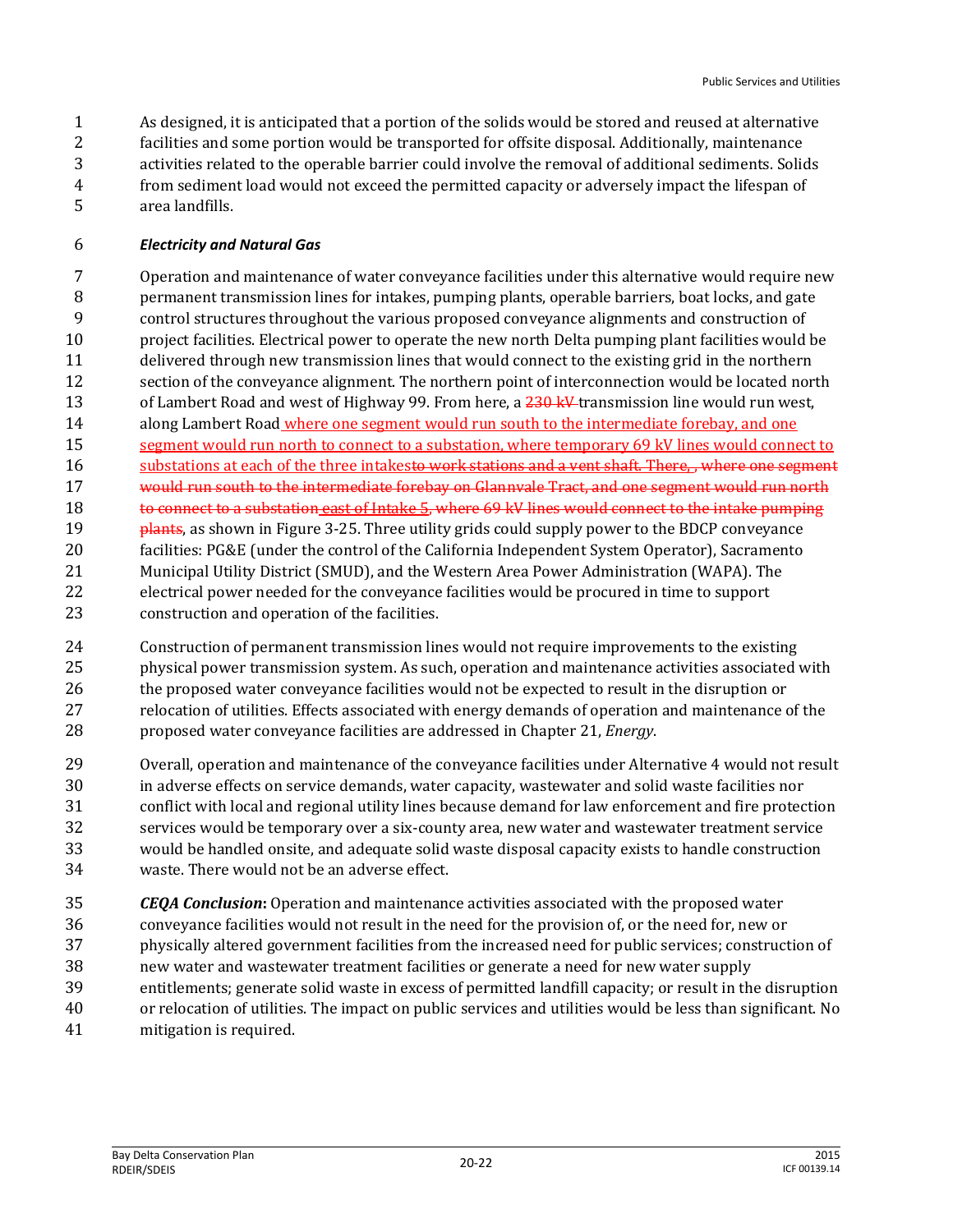#### **Impact UT-8: Effects on Public Services and Utilities as a Result of Implementing the Proposed CM2–CM11 and CM20**

 *NEPA Effects:* Alternative 4 would restore up to 83,900 acres under conservation components to restore tidal habitat, seasonally inundated floodplain, grassland communities, vernal pool complex habitat, and nontidal marsh areas. Additionally, 20 linear miles of channel margin habitat would be enhanced. While locations of conservation components have not been selected, implementation of conservation components for habitat restoration and channel margin habitat enhancement would occur within the ROAs described in Chapter 3, *Description of Alternatives*.

# **Public Services**

 Potential effects of implementing conservation components on law enforcement, fire protection, and emergency response services within the ROAs would primarily involve demand for services related to construction site security and construction–related accidents. Because of the scale and duration of construction associated with implementing conservation components, there could be an increased demand for these public services. This effect would not be considered adverse with the implementation of environmental commitments to provide onsite private security services at construction areas and environmental commitments that would minimize the potential for construction-related accidents associated with hazardous materials spills, contamination, or fires, as described in Appendix 3B, *Environmental Commitments*. These environmental commitments would be incorporated into this alternative and would provide for onsite security at construction sites and minimize construction-related accidents associated with hazardous materials spills, contamination, and fires that may result from construction of the conservation components. Further, the ROAs extend beyond the statutory Delta so the increase in demand for services would be distributed across the study area. Implementing the proposed conservation components would not result in effects associated with the need to construct new government facilities as a result of increased need for public services (i.e., law enforcement, fire protection, emergency responders, hospitals, public schools, libraries). Because the location for the implementation of conservation activities is not known at this point, it is not possible to determine whether the construction of conservation components would require demolition and replacement of a government facility.

# **Utilities**

# *Water and Wastewater*

 Implementation of some of the conservation components, in particular those involved with restoration and enhancement of some habitat types, could require a water supply, but would not require city or county treated water sources. Conservation components that could increase need for water supply are restoration of tidal, seasonally inundated floodplain, channel margin, riparian, grassland, vernal pool complex, and nontidal marsh habitats; and maintenance of these habitats as well as alkali seasonal wetland complex, and managed wetlands habitats. Additionally, measures related to the reduction of stressors on covered species would not generally require a treated water supply or generate wastewater. Exceptions to this would potentially include the establishment of a new fish hatchery, expansion of facilities to support dissolved oxygen levels in the Stockton Deep Water Ship Channel, and activities to reduce the risk of invasive species introduction on recreational vessels. For example, boat cleaning stations proposed under the Recreational Users Invasive Species Program (CM20) would potentially draw substantial amounts of water from city or county treated water supplies. Because the location and construction or operational details (i.e., water consumption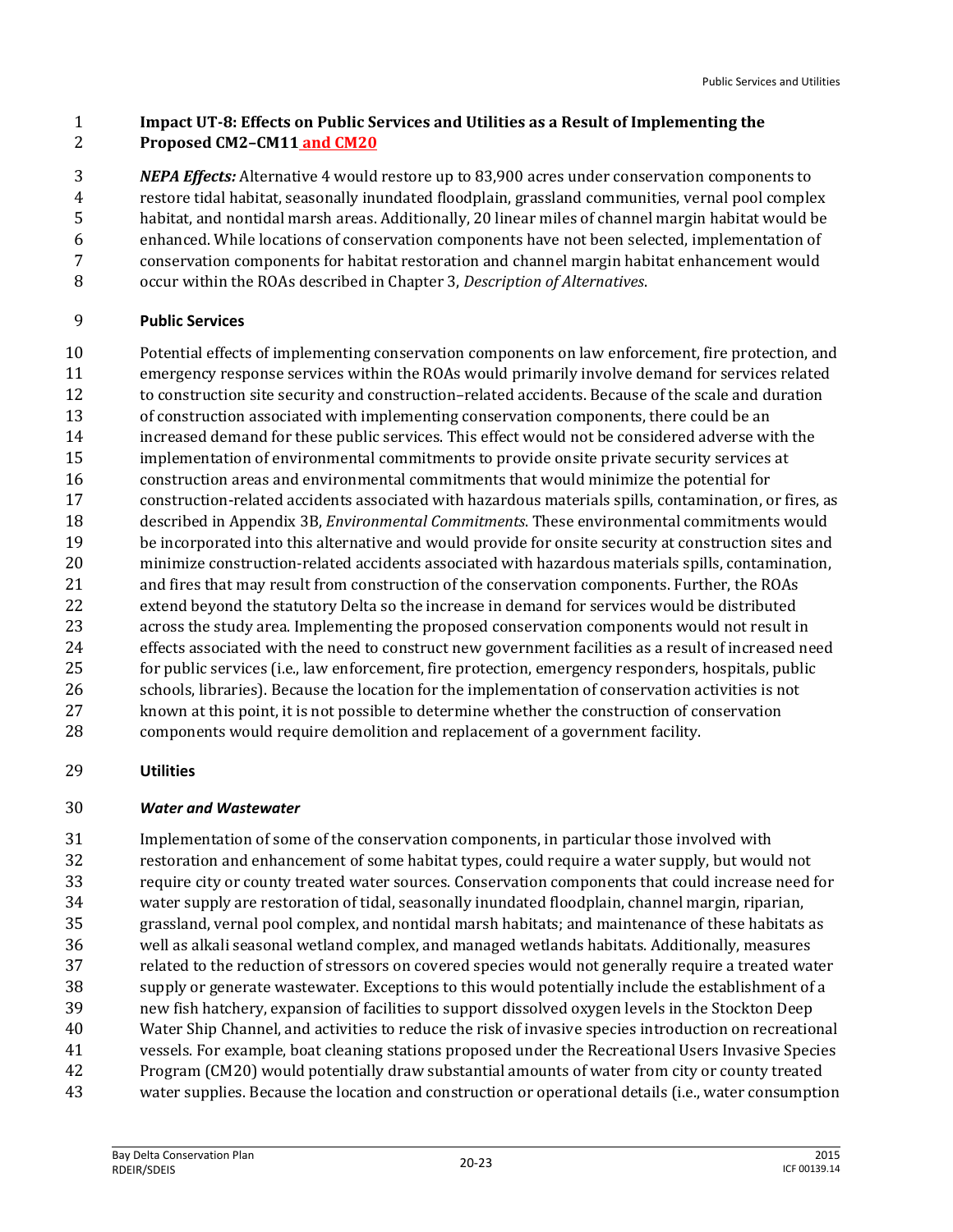- and water sources associated with conservation components of these facilities and programs have
- 2 not yet been developed, the need for new or expanded water or wastewater treatment facilities is uncertain.

#### *Solid Waste*

 Implementation of some of the conservation components would result in construction debris and green waste. Implementation of habitat restoration and enhancement proposed under CM4–CM11 would involve restoration, enhancement, and management of various types of habitat. Construction activities could require clearing and grubbing, demolition of existing structures (e.g., roads and utilities), surface water quality protection, dust control, establishment of storage and stockpile areas, temporary utilities and fuel storage, and erosion control. The estimated tonnage of construction debris and solid waste that would be generated from construction associated with the proposed conservation components is unknown. However, there is a remaining landfill capacity of over 300 million tons in nearby landfills (Appendix 20A, Table 20A-6). The disposal of construction debris and excavated material would occur at several different locations depending on the type of material and its origin. Based on the capacity of the landfills in the region, and the waste diversion requirements set forth by the State of California, it is expected that construction and operation of the proposed conservation components would not cause any exceedance of landfill capacity.

#### *Electricity and Natural Gas*

 Conservation components including habitat restoration and enhancement would, in some cases, involve substantial earthwork and ground disturbance. As discussed above under Impact UT-6, construction could potentially disrupt utility services, and ground disturbance has potential to damage underground utilities. The long-term conversion of existing utility corridors to habitat purposes could require the relocation of utility infrastructure, which could carry environmental effects. Mitigation Measures UT-6a, UT-6b, and UT-6c would be available to reduce the severity of these effects.

 Alternative 4 would restore, enhance, and protect thousands of acres of habitat, including the restoration of up to 65,000 acres of tidal habitat. The locations, construction, and operational details for these and other conservation components have not been identified. Adverse effects due to the construction, operation and maintenance activities associated with the conservation components are not expected to result in the need for new government facilities to provide public services or the need for new or expanded water or wastewater treatment facilities based on increased demand. Environmental commitments into this alternative and would minimize construction-related accidents associated with hazardous materials spills, contamination, and fires that may result from construction of the conservation components. However, there is a potential for the disruption or relocation of utility infrastructure, which has the potential to result in an adverse effect. Further, no substantive adverse effects to solid waste management facilities are anticipated. Because the location and construction and operational details (i.e., water consumption and water sources associated with conservation components) related to these facilities and programs have not yet been developed, the need for new or expanded water or wastewater treatment facilities is uncertain. This effect would be adverse.

 *CEQA Conclusion***:** Significant impacts could occur if Iimplementation of the proposed conservation components would result in the need for the provision of, or the need for, new or physically altered government facilities from the increased need for public services; construction of new water and wastewater treatment facilities or generate a need for new water supply entitlements; generate